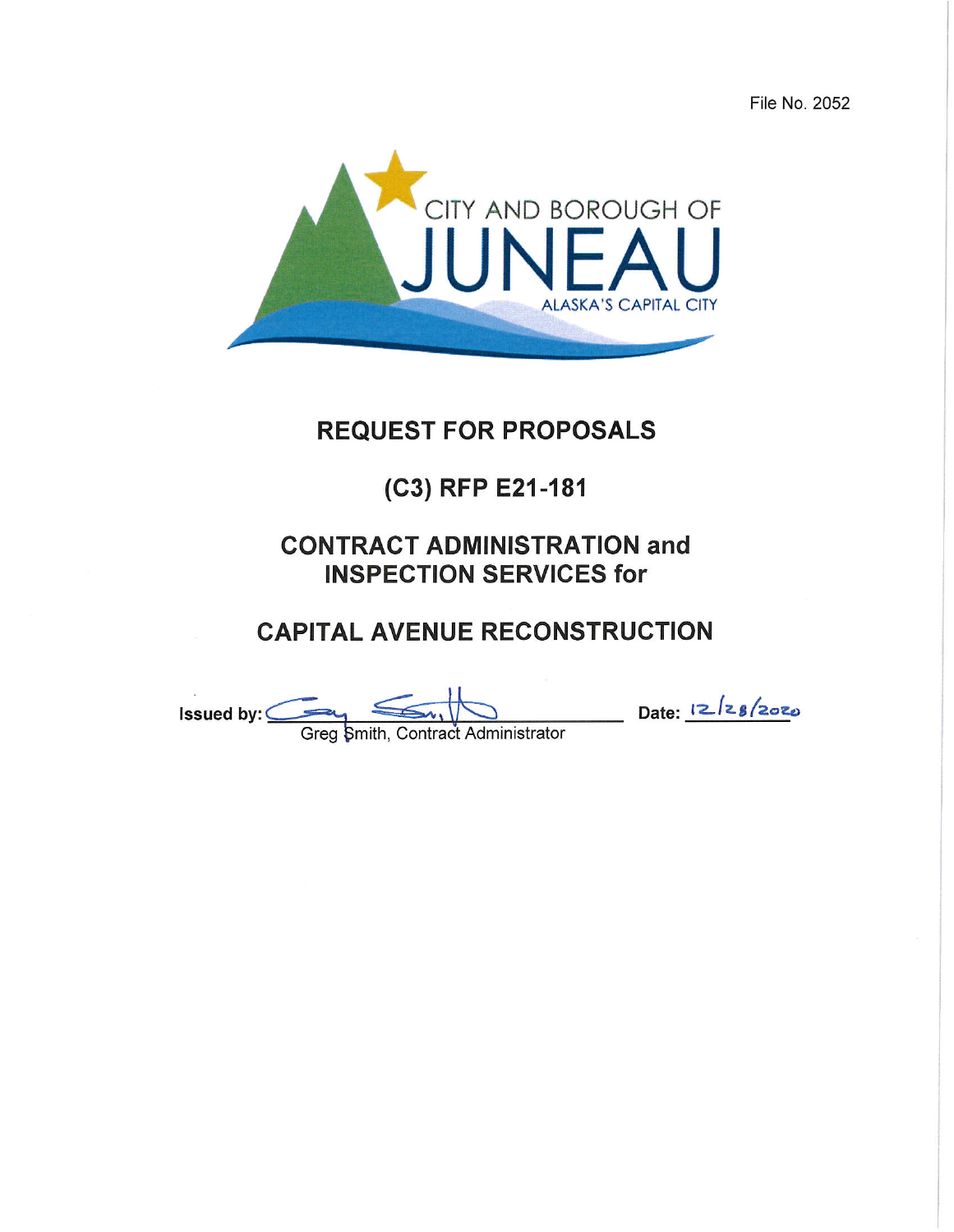**SCOPE OF SERVICES:** The City and Borough of Juneau (CBJ) is requesting proposals from qualified consultants to provide contract administration and inspection services for the Capital Avenue Reconstruction project being constructed under Contract No. BE21-032.

**PRE-PROPOSAL MEETING:** A non-mandatory pre-proposal meeting will be held at **10:00 a.m., Alaska time on January 13, 2021.** Persons interested in submitting proposals are encouraged to attend. A conference call has been set up for the Pre-Proposal meeting. Proposers intending to participate via teleconference shall notify Paula Osborn in the CBJ Engineering Contracts Division, at 907-586-0888, or email contracts@juneau.org by 4:30 p.m., on January 4, 2021.

**QUESTIONS REGARDING THIS RFP:** Greg Smith, Contract Administrator, phone 907-586- 0873, fax 907-586-4530, greg.smith@juneau.org is the sole point of contact for all issues pertaining to this procurement.

**DEADLINE FOR PROPOSALS: 2 hard** copies of the proposal, and an electronic copy of the Proposal on a Thumb Drive in PDF format in a *sealed envelope*. The proposal, in a *sealed envelope*, must be received by the Purchasing Division prior to 2:00 p.m. Alaska Time on January 27, 2021, or such later time as the Contract Administrator may announce by addendum to planholders at any time prior to the submittal date. Proposals will be time-stamped by the Purchasing Division, which will establish the official time of receipt of proposals. Late proposals will not be accepted and will be returned unopened. Faxed or emailed proposals will not be accepted.

#### **Note: Mailing/delivery times to Alaska may take longer than other areas of the U.S.**

Proposal documents delivered in person or by courier services must be delivered to:

**PHYSICAL LOCATION:** City and Borough of Juneau, Purchasing Division 105 Municipal Way, Room 300 Juneau, AK 99801

Proposal documents delivered by the U.S. Postal Service must be mailed to:

# **MAILING ADDRESS:**

City and Borough of Juneau, Purchasing Division 155 South Seward Street Juneau, AK 99801

The CBJ Purchasing Division's phone number is 907-586-5258, and fax number 907-586-4561.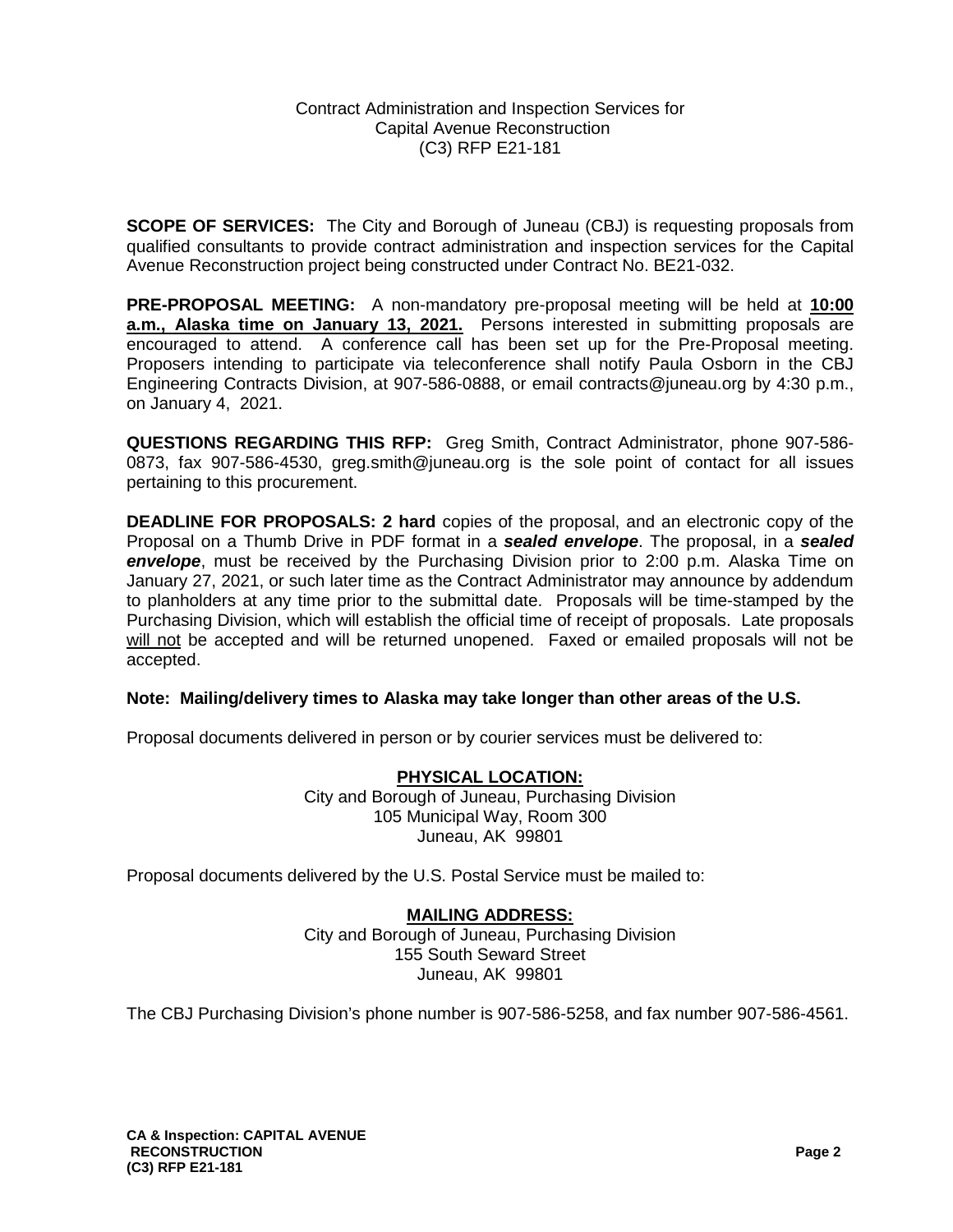**Please affix the label below to the outer envelope in the lower left hand corner.** 



Disadvantaged Business Enterprises are encouraged to respond.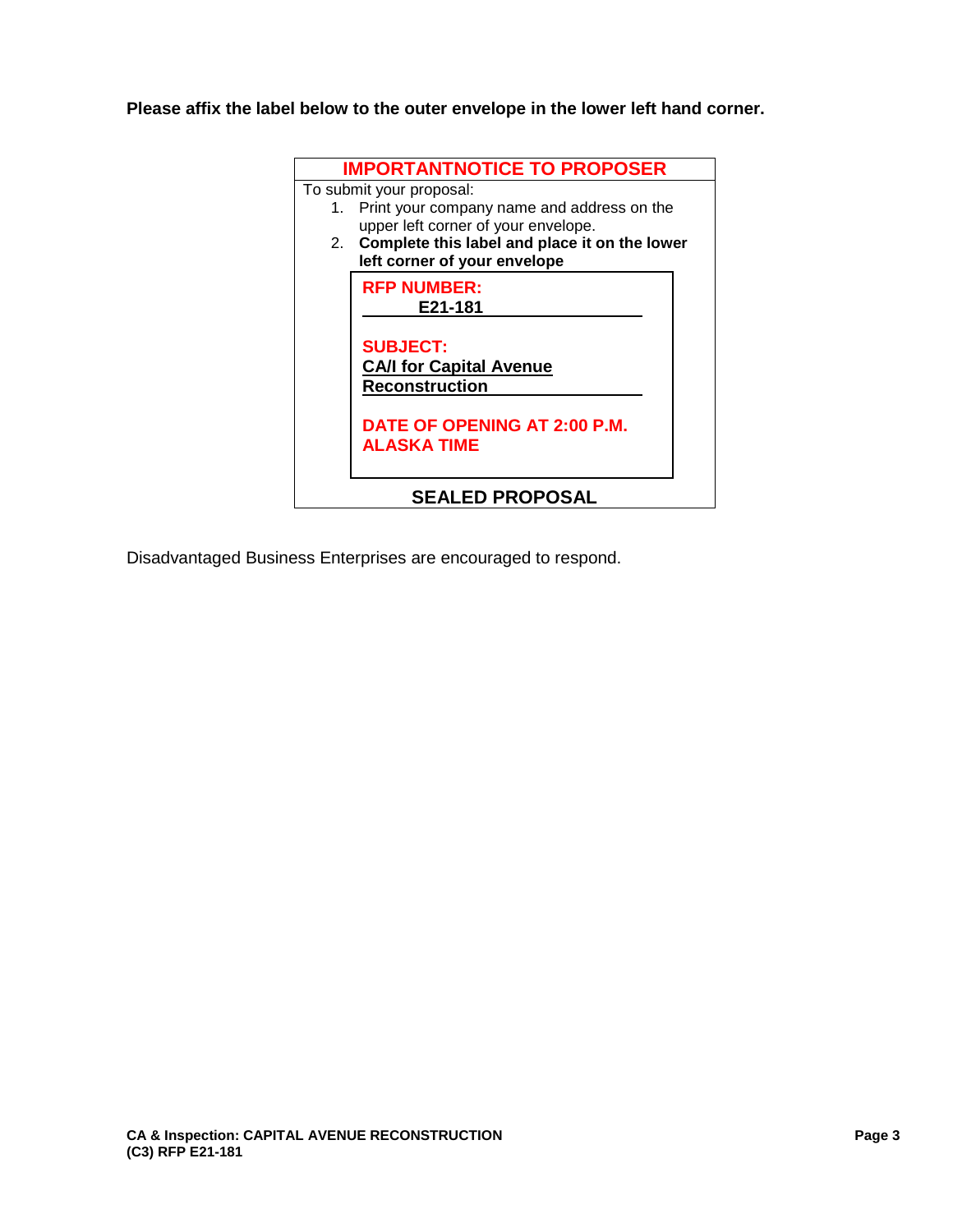# **TABLE OF CONTENTS**

- **1.0 GENERAL INFORMATION**
- **2.0 RULES GOVERNING COMPETITION**
- **3.0 PROPOSAL CONTENT REQUIREMENTS**
- **4.0 EVALUATION OF PROPOSALS**
- **5.0 SELECTION AND AWARD PROCESS**
- **6.0 INSURANCE REQUIREMENTS**
- **7.0 JUNEAU PROPOSER POINTS**
- **8.0 PROTESTS**
- **9.0 CONSULTANT'S GOOD STANDING WITH CBJ FINANCE DEPARTMENT**

#### **EVALUATION RANKING SHEET**

**ATTACHMENT 1 – STANDARD CONTRACT**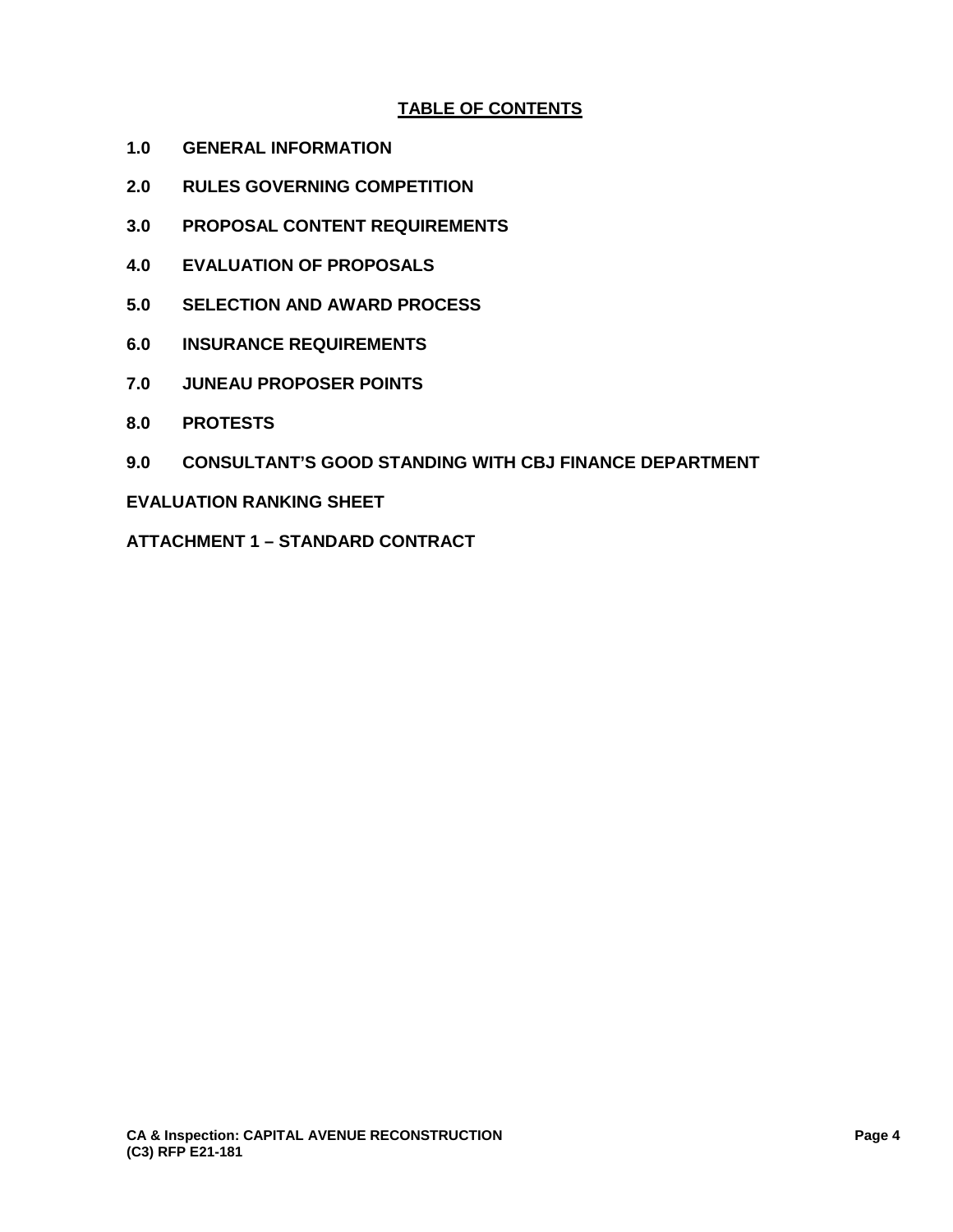# **1.0 GENERAL INFORMATION**

This Class 3 Request for Proposals (RFP) defines the scope of the project, explains the procedures for selecting a firm to provide the requested services, and defines the documents required to respond to the RFP.

## **1.1 Purpose**

The purpose of this document is to solicit proposals from qualified consultants to provide contract administration and inspection services for the Capital Avenue Reconstruction project being constructed under Contract No. BE21-032. Copies of the construction bid documents are available online at: https://juneau.org/engineering-public-works. Click on Bid Results link and find project.

The Class 3 process is used for acquisition of professional service contracts estimated to be more than \$50,000.

# **1.2 Scope of Services**

The Consultant shall provide contract administration and all necessary inspection for the Capital Avenue Reconstruction Project. The Consultant shall ensure that the Contractor constructs the work in accordance with the authorized drawings and specifications for the Capital Avenue Reconstruction Contract No. BE21-032.

Reconstruction of Capital Avenue from West Ninth Street to West Willoughby Avenue will include replacement of the sanitary sewer and water mains, and the installation of a new storm drain system. WORK will also include replacement of the roadway subbase to a depth of 24-inches, the installation of a new curb and gutter and sidewalk, and resurfacing with asphalt cement pavement.

The site of work is Capital Avenue, located in the Aak'w Kwáan Village District of Juneau, Alaska.

#### **General Contract Administration and Inspection Requirements**

The Consultant shall provide contract administration and all necessary inspection to certify that the Contractor constructs the work in accordance with the authorized Drawings and Specifications. The Consultant will assume the duties and responsibilities of the "ENGINEER" and the "Inspector" as defined in the construction documents.

The CBJ will provide the Consultant with up to 5 copies of the contract documents, 1 copy(ies) of full-size drawings and a CD-ROM of all contract documents. The Consultant is responsible for making any other needed copies at its own expense.

The Consultant will be the sole official CBJ contact with the Contractor.

The primary duties of the Consultant are:

- $\triangleright$  Inspect and administer the contract
- $\triangleright$  Ensure project is built as designed
- $\triangleright$  Keep project cost control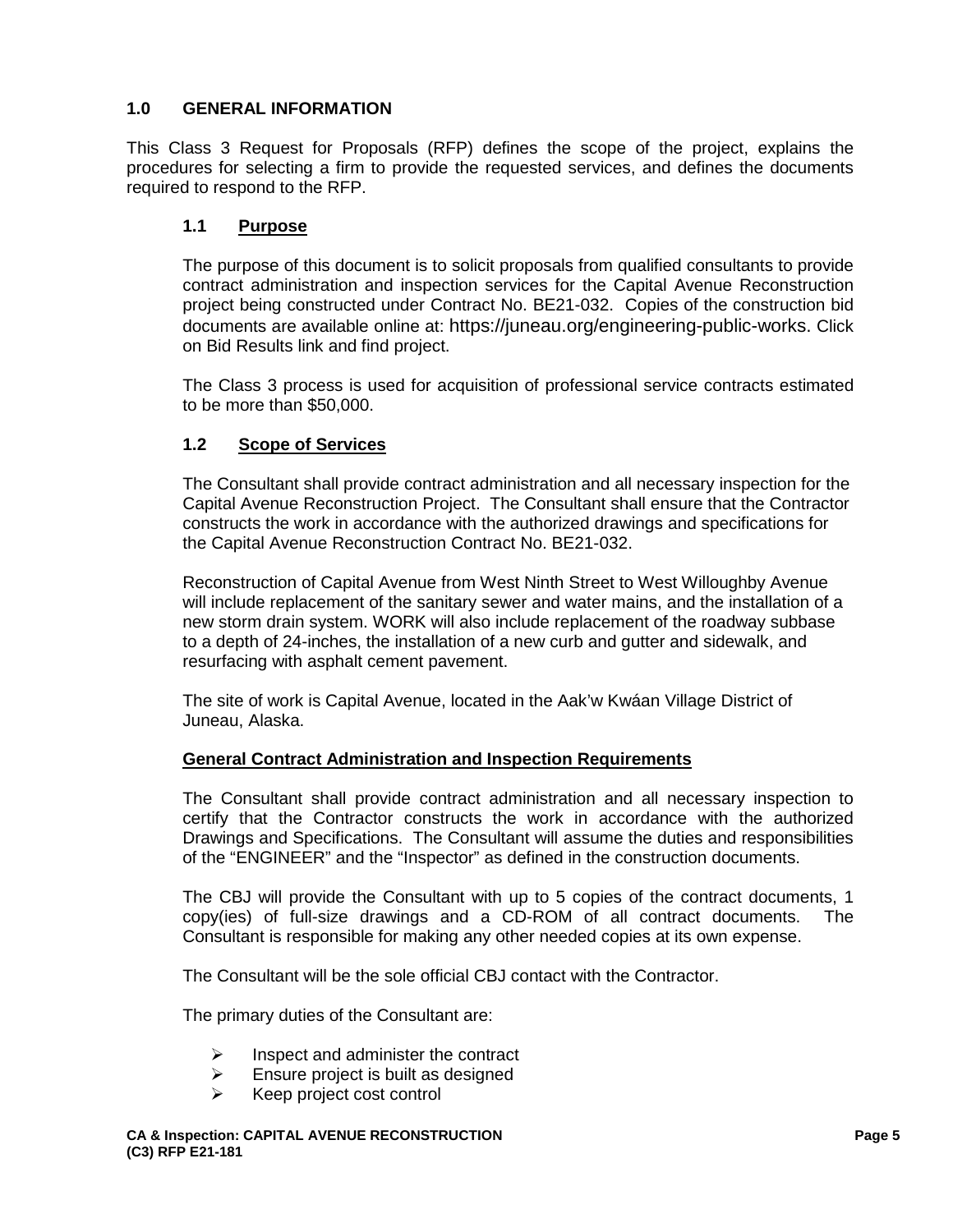- $\triangleright$  Keep project schedule control
- $\triangleright$  Provide accurate and complete as-built drawings

# **Pre-Construction Conference**

In addition to the actions listed below, the Consultant will take any and all actions necessary to successfully carry out the above primary duties. In cooperation with the CBJ, the Consultant will make notifications for the Pre-Construction Conference, provide an agenda for the meeting and provide minutes of the meeting. The Consultant will chair the Pre-Construction Conference.

#### **Contract Administration**

- A. The Consultant shall respond promptly to any requests from the CBJ Project Manager to attend a project-related meeting for resolving problems, for providing information, or to testify before the Assembly. The Consultant shall arrange, attend and provide an agenda for weekly status meetings and shall prepare a chart showing project status relative to the Contractor's construction schedule for each meeting. The frequency of the meetings may be reduced if the Contractor, Consultant and Project Manager agree.
- B. The Consultant shall prepare all correspondence and maintain all records necessary to effectively administer the construction project. All project related correspondence shall be furnished to the CBJ Project Manager in a timely manner. This includes Contractor correspondence, change order documents, pay requests, directives, progress reports, daily inspection reports, pay requests and all other correspondence.
- C. The Consultant will provide coordination with adjacent property owners and the public during construction. This includes, but is not limited to: preparation of information pamphlets ("door knockers") on construction activities including providing sufficient notice to residents of interruptions in utility services, driveway and roadway access; construction schedules; and explanations of construction activities and interruptions. The Consultant will also verify that the Contractor has provided required public notices to emergency services agencies, affected public agencies (i.e., affected CBJ departments, AKDOT & PF), and the public of street closures and service interruptions.
- D. The Consultant shall provide notice to all property owners and the CBJ General Engineering Division when new water or sewer permits are obtainable, after all appropriate cleaning and testing of the lines has occurred.
- E. Contract Administration tasks shall be performed by the onsite inspector, as part of their daily inspection routine, to the maximum extent possible to maintain project continuity, efficiently utilize their time spent on site and minimize Consultant's administrative costs to the project.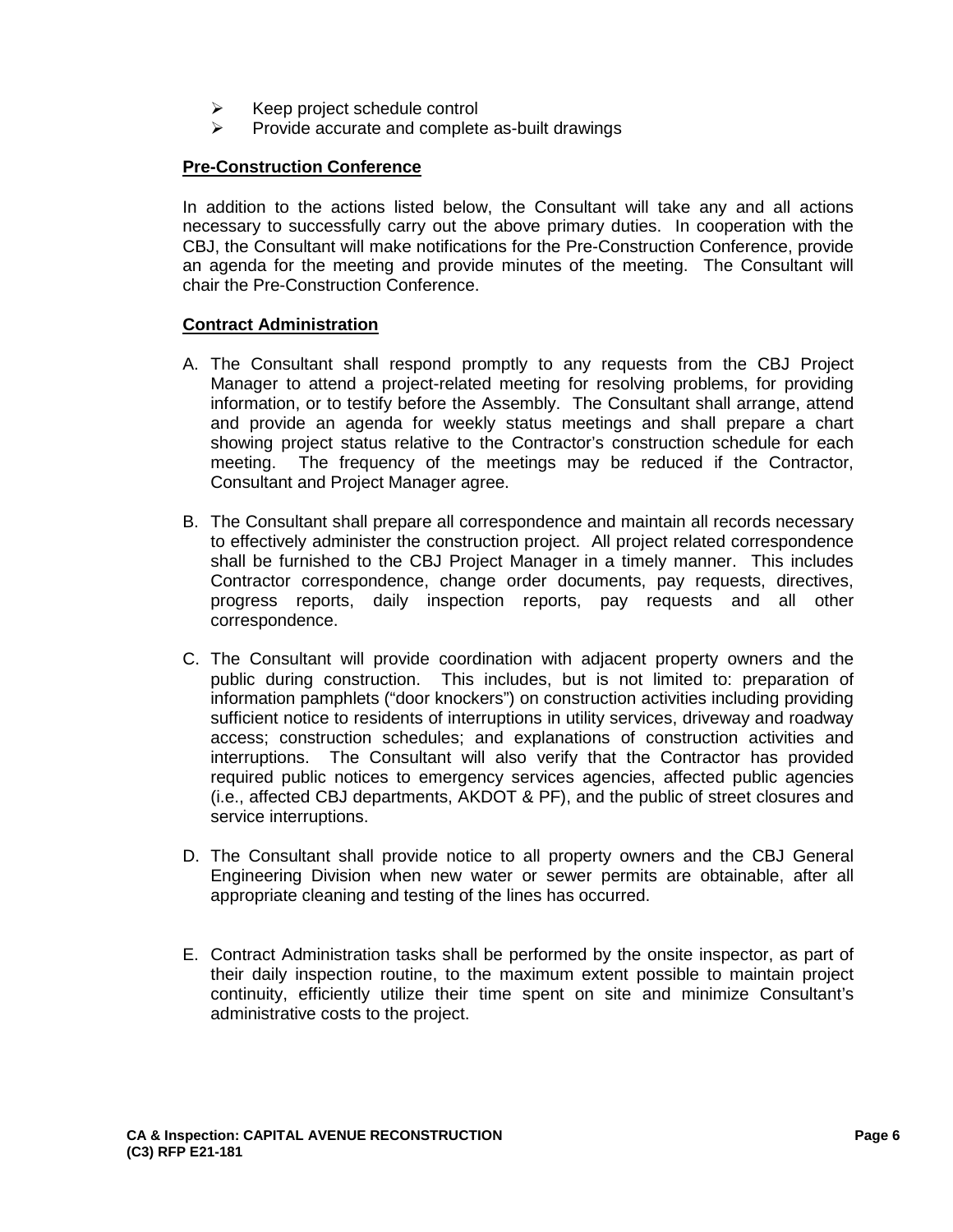## **Inspection Services**

- A. Sufficient inspectors shall be provided by the Consultant to assure all work is properly inspected. Should the Contractor work multiple shifts, the Consultant shall provide additional inspectors as needed to properly inspect the work. The duties, responsibilities and limitations of authority of the inspectors are described in Section 00700 – General Conditions, Article 9.3 of construction Contract No. BE 21-032 Capital Avenue Reconstruction. No change in inspection personnel will be allowed without the CBJ Project Manager's written approval.
- B. The Consultant shall work closely with the Contractor to schedule times and dates when work is occurring. It is not expected that full-time inspection will be required for every phase of the project; however, the Consultant will provide adequate on-site inspection for all critical construction activities. Examples of critical construction activities include, but are not limited to: excavation , installation, bedding, and backfilling (and compaction) of sewer mains, water mains, storm drains, sewer laterals, water services, manholes, catch basins, vaults, lift station s and associated appurtenances; work adjacent to structural foundations, and public and private utilities; placement and compaction of sub-base and base course; paving; placement and finishing of concrete; clearing and grubbing; installation of temporary water services; progress inspections.
- C. Project inspection shall be accomplished with a primary Inspector for purposes of continuity during the project. Leave time scheduled for Inspectors shall be reviewed and approved in writing by the CBJ Project Manager. Inspection personnel shall be as proposed in the response to the RFP.
- D. All project material Inspectors shall be appropriately trained to perform densometer compaction tests and must have sufficient exp0erience to assure compaction of shot rock back fills by visual observation.
- E. The Consultant shall videotape the entire project prior to the beginning of construction, and after construction, prior to final acceptance. The Consultant shall take photographs of all driveways, roadways, culverts, road shoulders, adjacent lands and trees, retaining walls, creeks, existing erosion, etc. that are affected by construction. At the end of the project, the video and photos shall be turned over to the CBJ Project Manager in an acceptable format and on an acceptable medium.
- F. The Consultant's on-site inspector shall maintain a daily diary of the events occurring. All diaries must be retained by the Consultant until completion of the project, unless required earlier by the City for resolution of a problem. The Consultant's on-site inspector shall also prepare a daily report summarizing the day's activities. The format of the daily reports shall be discussed with and approved by the CBJ Project Manager prior to the pre-construction conference. Information contained in the daily report will include, but not be limited to:
	- $\triangleright$  The weather
	- $\triangleright$  The number, type and estimated hourly active and standby use of equipment on the project
	- $\triangleright$  The personnel and respective trades (including all subcontractors) onsite, including hours worked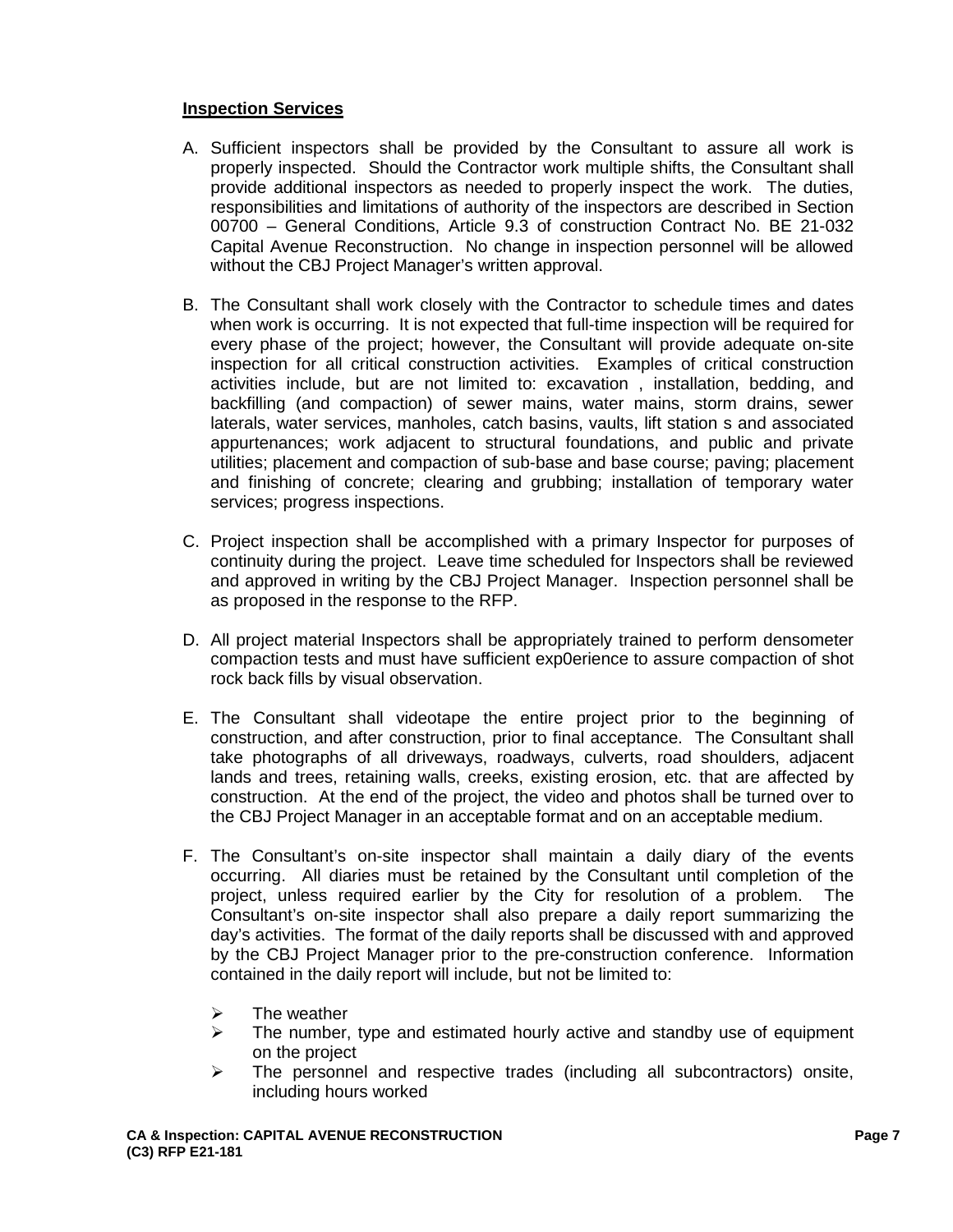- $\triangleright$  Work in progress, and specific location of work
- $\triangleright$  Conflicts and crossing with other utilities, including phone, power, catv, (location and depth)
- $\triangleright$  Utility personnel on-site, and hours worked; (CBJ and/or private utility companies)
- $\triangleright$  Visitors on-site
- $\triangleright$  Subcontractors working on site
- > Inspectors on-site<br>> Problems encounte
- $\triangleright$  Problems encountered by the Contractor<br>  $\triangleright$  Problems encountered by the inspector
- $\triangleright$  Problems encountered by the inspector<br>  $\triangleright$  Inspector's on-site hours
- $\triangleright$  Inspector's on-site hours<br> $\triangleright$  Pav item quantities install
- Pay item quantities installed each day and approximate location
- $\triangleright$  List of extra work items
- $\triangleright$  Material testing reports

One copy of the daily report shall be furnished to the CBJ on a daily basis by email or fax.

- G. The Inspector shall observe all required erosion control features on a daily basis and ensure compliance with the Storm Water Pollution Prevention Plan (SWPPP). The inspector shall immediately notify the contractor and the CBJ Project Manager through a "deficiency notice" of any features which are not in place and functional or are in danger of becoming non-functional, or non-compliant with SWPPP conditions. This section does not relieve the Contractor from their responsibility for all erosion control. The Inspector shall check the Contractor's SWPPP for updates weekly, and notify CBJ if the SWPPP updates are not made by the Contractor.
- H. The Consultant's on-site Inspector shall have a working cellular phone within personal reach at all times during the project's construction. The number will be available to the public.
- I. The Consultant shall provide all necessary supporting activities for inspection. This includes such items as bonuses to employees, transportation, overtime, secretarial support, per diem, final assembly of records for audit by those providing funding, etc.

#### **Materials Testing**

A. The Consultant shall see that all necessary testing is completed properly and in a timely manner, and that any unsatisfactory materials or work are replaced or corrected. The frequency of materials testing shall be in accordance with the CBJ "Materials Sampling and Testing Frequency Guide." Any modifications to the CBJ guide shall be discussed with and approved by the CBJ Project Manager prior to testing. The testing may be done by the Consultant's own forces, or by utilizing a commercial materials testing firm employed by the Consultant. The project Inspector shall obtain samples as required for testing. All materials shall be sampled, tested and approved prior to final acceptance. Compaction of native material, trench backfill, subbase, base, and asphalt concrete shall be documented by an approved testing method. If the imported subbase is more than 12-inches in depth, the material shall be tested at depths not exceeding 12 inches. Minimum field tests for concrete include, but are not limited to, air, slump, and 28-day cylinder breaks.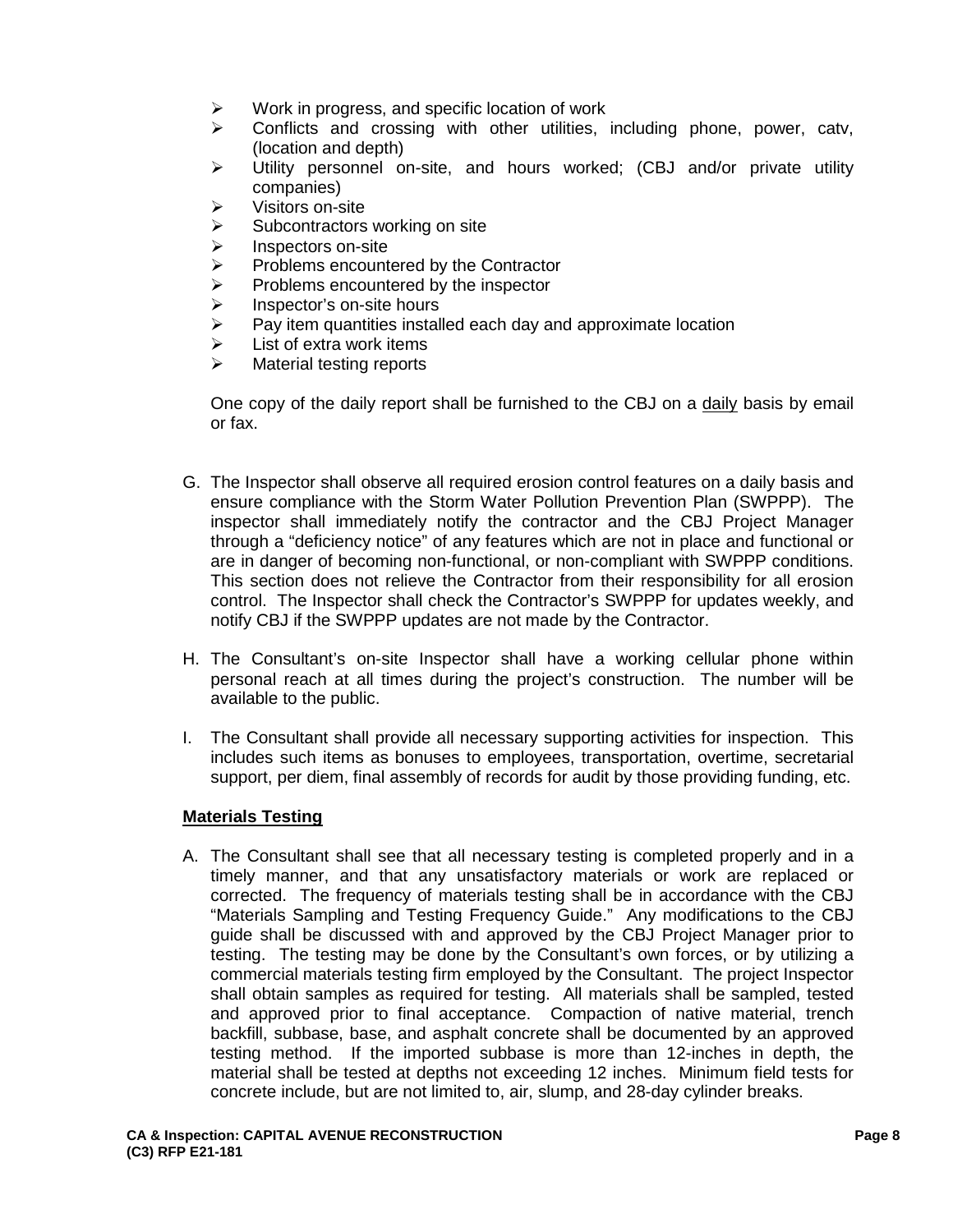- B. A copy of all test reports and results shall be submitted to the CBJ Project Manager by fax or email when they are received by the Consultant. Additionally, Consultant shall submit a summary of test reports, results and calculations in the form of a spreadsheet or database at the end of each month, unless requested earlier by the CBJ Project Manager.
- C. Notification of test results not meeting the standards shall be submitted to CBJ immediately, and careful consideration made as to stopping work until further testing (of site, i.e., at the plant, at the material stockpile, etc.) shows that the material is within specification. The Consultant shall work with the CBJ Project Manager to determine the appropriate course of action.

#### **Quality Control**

The Consultant will review all submittals and shop drawings to assure conformance with the Drawings, Specifications, and design intent.

Any work performed which deviates from the Drawings and Specifications shall be brought to the Contractor's attention at once. If corrections are not immediately made, the Inspector shall deliver a written "deficiency notice" to the Contractor along with the notification that uncorrected work will not be accepted by the CBJ. A copy of the Notice of Deficiency will be immediately sent to the CBJ Project Manager.

**The Consultant is responsible for certifying that each item or section of the work was completed in accordance with the Drawings and Specifications prior to such item or section being covered by other work.** By signing each pay request, the Consultant will certify to the CBJ Project Manager that each included item or section of the work was completed in accordance with the Drawings and Specifications.

Any work beyond or deviating from that covered by the Drawings and Specifications must be authorized by a properly executed Change Order. Change Orders are to be submitted only for:

- $\triangleright$  Changed conditions of site
- $\triangleright$  Design errors and/or omissions
- $\triangleright$  City directive
- $\triangleright$  Contractor's request: ONLY when clear benefit to the City results, usually cost reduction

All Change Order work must be approved by the CBJ in writing before the Change Order work begins. If there is not sufficient time to obtain a signed Change Order before the work must be accomplished, a Field Order shall be used with the CBJ approval. Any additional work authorized by the Consultant without following the proper Change Order or Field Order procedures may result in the cost of work being charged to the Consultant.

The Consultant is responsible for all administration and inspection required to expedite and execute necessary Change Order work, including, but not limited to, correspondence, Contractor fee negotiations, documentation of Contractor's time and materials reports, Change Order forms, and support of need for the change.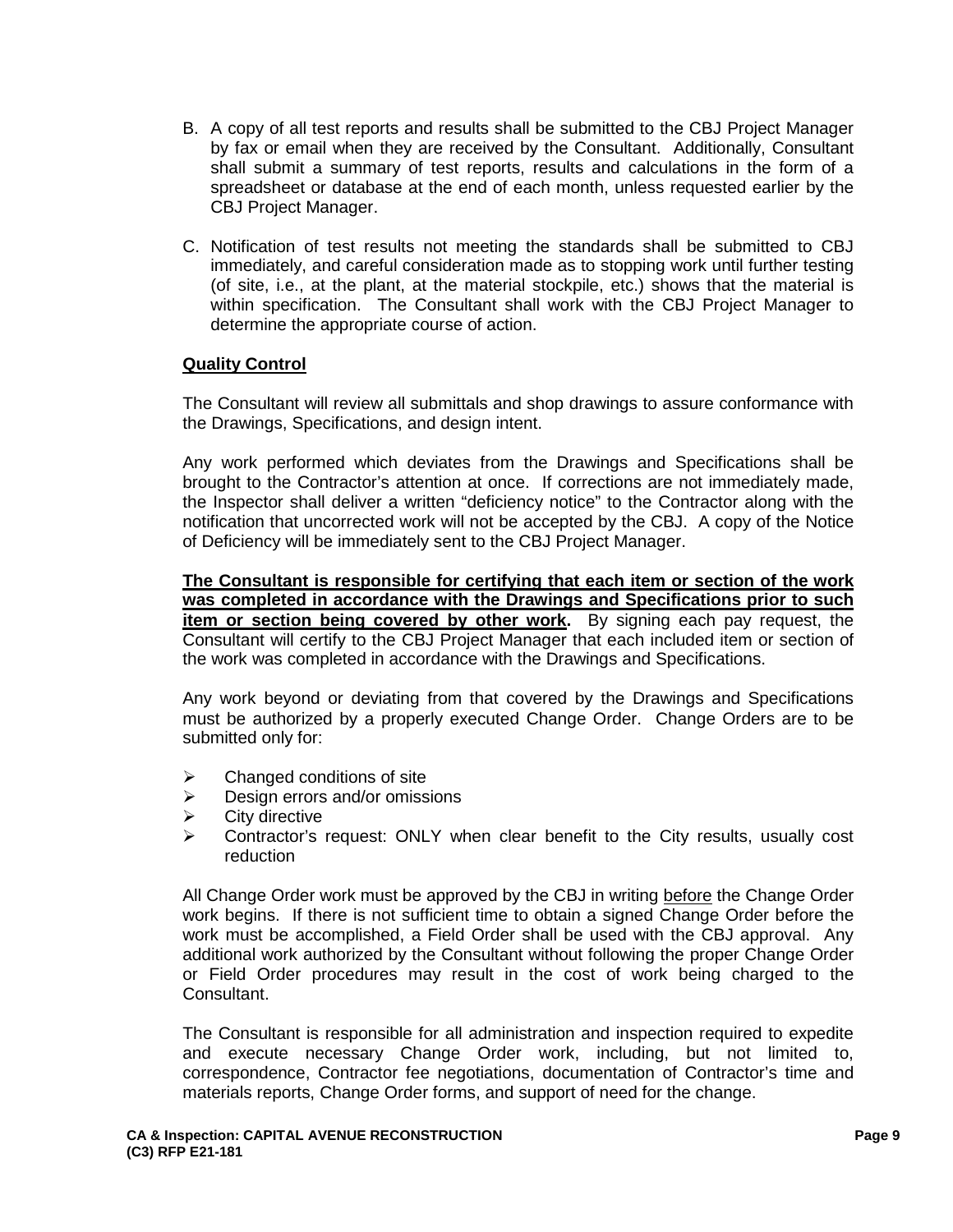# **Project Cost Control**

The Consultant shall prepare all necessary documents to support periodic pay estimates for the work accomplished by the Contractor. All payments to the Contractor will be made by the CBJ. The Contractor shall not be paid in full for any item that is not complete, accepted, and available for its intended use. Two weeks prior to submission of a Contractor's request for a progress payment, and if the services is requested by the CBJ Project Manager, the Consultant shall provide to the CBJ a reasonably accurate draft of the progress payment estimate which will be needed to cover the Contractor's progress payment.

#### **Project Schedule Control**

The Consultant will see that the Contractor submits a construction schedule and plan of operations as required in Section 01010 – Summary of Work of the Contract Documents and meets those schedules, or revises them as necessary to stay within completion dates, and will notify the CBJ and Contractor of significant schedule changes and foreseeable problems in meeting the completion date.

#### **As-Built Drawings**

The Consultant will obtain field as-built measurements. The Consultant will provide upto-date as-built drawings as the project progresses. The final as-built drawings shall be submitted on CD ROM in AutoCAD 2020 format and one signed set in .pdf format, and four (4) sets of signed full size paper copies.

- $\triangleright$  As-Builts shall include: At a minimum the following sheets: cover sheet, legend, abbreviations, general notes, typical sections, details, and plan sheets;
- $\triangleright$  Accurate mapping of utility mains and service locations;
- $\triangleright$  Accurate swing ties for water, sewer, and storm drainage are to include a minimum of two (2) swing ties to service connections, stubs, saddles, corp. stops, sewer and storm drain wyes, utility conflicts, water valves, bends, connections to differing materials, and other items as encountered;
- $\triangleright$  Sewer service wyes may be measured along the sewer line run and clearly shown as a distance from the downstream manhole;
- $\triangleright$  Swing ties shall be measured from permanent prominent objects, fire hydrants, building corners, etc. Property corner monuments, fences, and trees shall not be used;
- $\triangleright$  Swing ties shall not exceed 100' except in extreme cases as approved by the City in advance;
- $\triangleright$  Drawings shall be produced in a clear legible format with small scale (zoomed in) views as necessary for illustrating areas of high detail. Drawings shall include all utilities on a single sheet;
- $\triangleright$  Drawings shall be layered with swing ties for each utility on its own layer (i.e., water swing tie layer, sewer swing tie layer, storm swing tie layer, conflict swing tie layer, etc.)

All original records shall be furnished to the CBJ Project Manager within 60 days of construction completion. The Consultant shall submit approved final as-built drawings to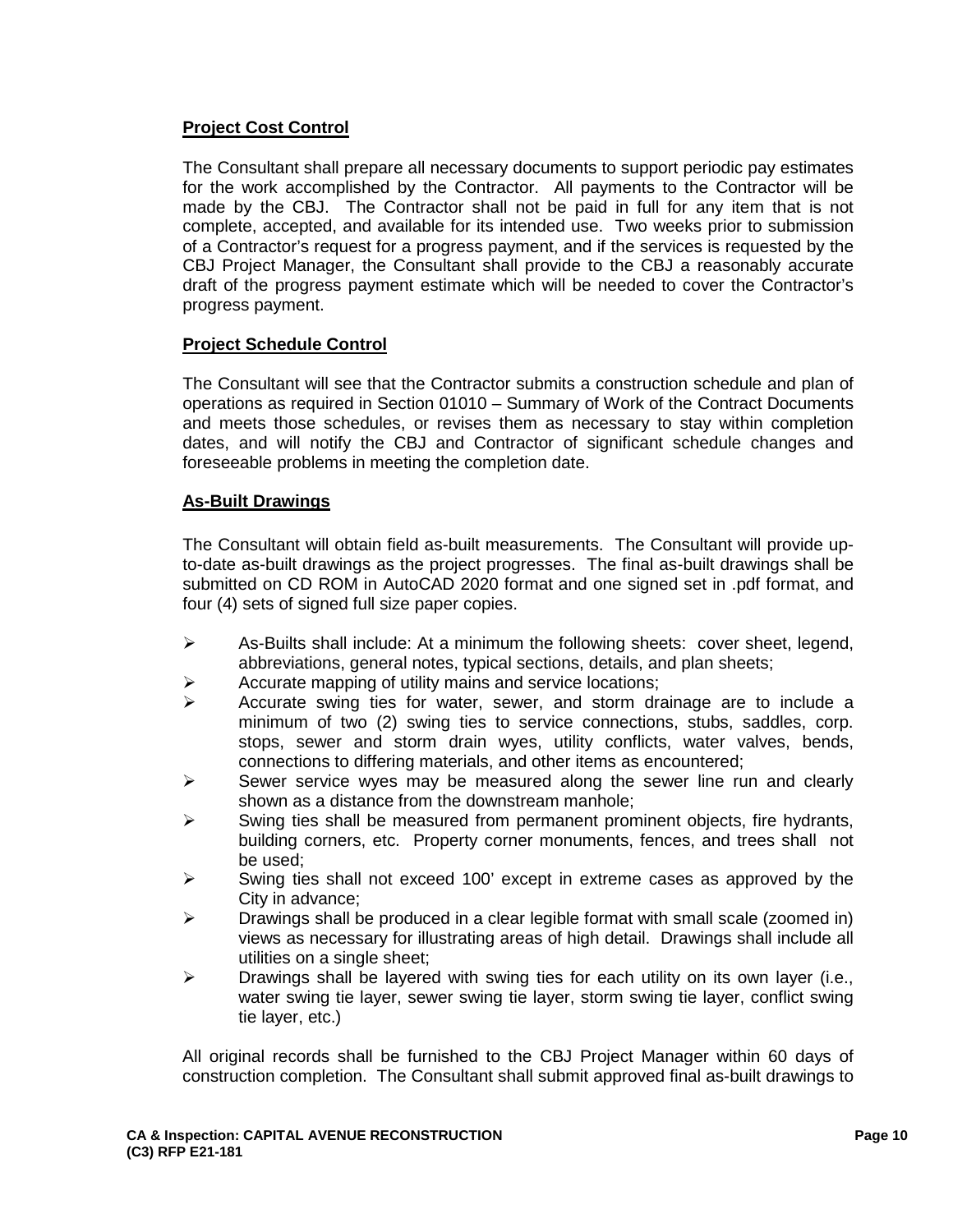the CBJ Project Manager before submitting a request for final payment under this Contract.

# **1.3 Completion**

The Consultant's contract performance period will depend on the Contractor's schedule, which will depend on the time allowed in the construction contract to accomplish the work. This time can be changed by a formal Change Order. The Contractor may elect to accelerate the work, thus shortening the performance period.

The Consultant's contract performance period will extend beyond the completion date of the construction contract, since the Consultant's duties include preparation of the final Change Order and submitting the final pay estimate and as-builts, as well as organizing all project documentation and delivering same to the CBJ.

All services shall be completed by September 15, 2021, or 90 days after work has begun with the closing of the road, whichever comes first.

#### **1.4 Background**

Juneau is Alaska's Capital City. The CBJ municipal offices are located at 155 South Seward Street, Juneau, Alaska 99801. The Engineering Department is located on the 3rf Floor of the Marine View Center, 230 South Franklin Street, Juneau, Alaska.

#### **1.5 Questions**

Questions regarding this proposal should be directed to:

Greg Smith, Contract Administrator City and Borough of Juneau ENGINEERING DEPARTMENT<br>Marine View Center - 3<sup>rd</sup> Floor Marine View Center – 3<sup>rd</sup> Floor **email:** [Greg.Smith@juneau.org](mailto:Greg.Smith@juneau.org)<br>130 South Franklin Street **example 1998 Telephone:** (907) 586-0873 Juneau, Alaska 99801 **Fax:** (907) 586-4530

230 South Franklin Street **Telephone:** (907) 586-0873

Office hours are 8:00 a.m. to 4:30 p.m. local time, Monday through Friday.

#### **1.6 Standard Contract Language**

Attached to this RFP is the CBJ's standard contract (Attachment 1) which should be carefully reviewed by proposers, as it is the form of agreement that the CBJ intends that the selected Consultant sign in the event of acceptance of its proposal.

#### **2.0 Rules Governing Competition**

#### **2.1 Pre-Proposal**

Proposers should carefully examine the entire RFP and any addenda thereto, and all related materials and data referenced in the RFP. Proposers should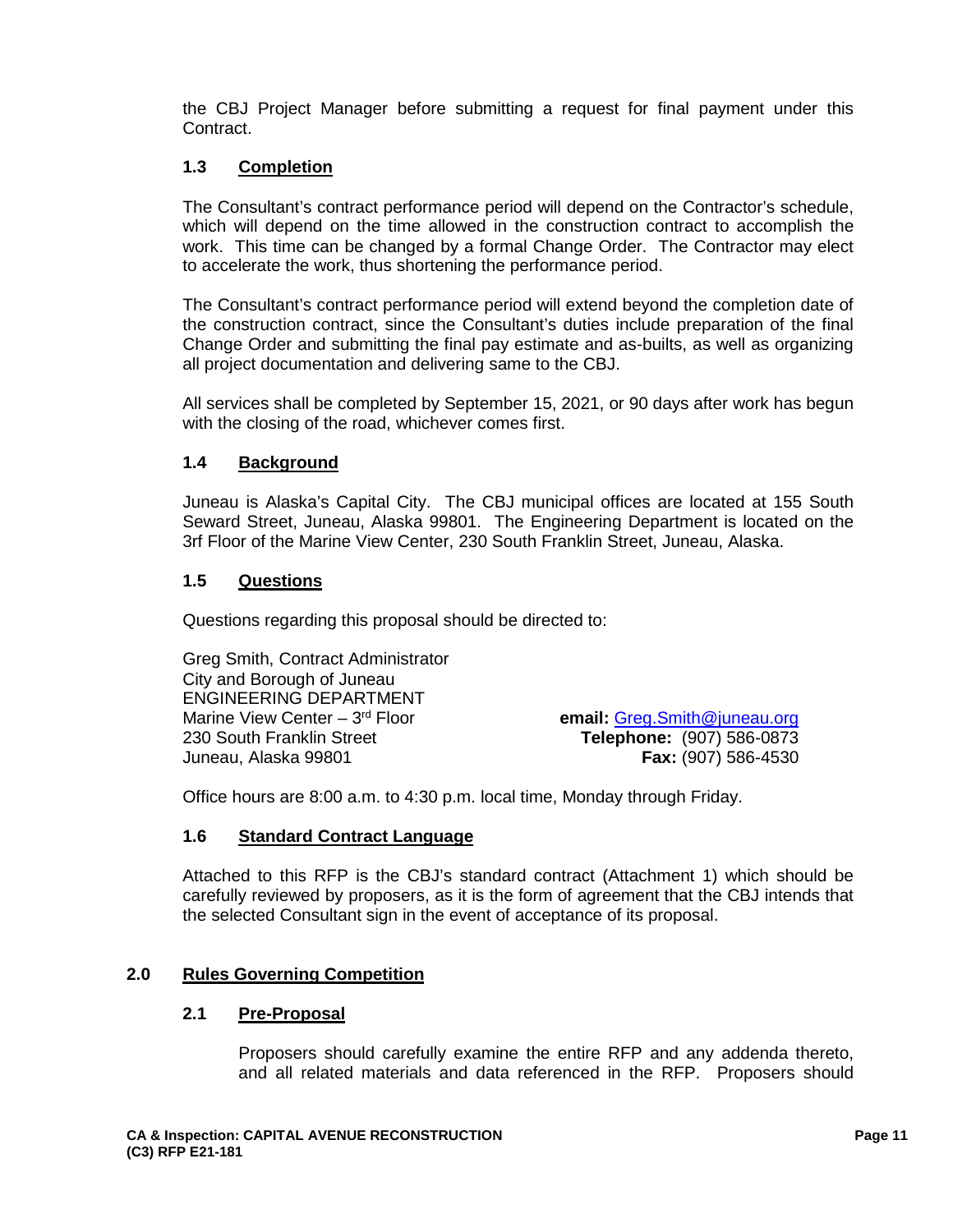become fully aware of the nature of the services requested and the conditions likely to be encountered in performing the services.

#### **2.2 Proposal Development**

The content of proposals will be kept confidential until the selection of the Consultant is publicly announced. All materials submitted in response to this RFP will become the property of the CBJ. One copy shall be retained for the official files of the Engineering Department and will become public record after announcement of the successful Proposer. The CBJ will not return proposals to the Proposer. The CBJ reserves the right to reject any or all proposals. Proposals are to be prepared in such a way as to provide a straightforward, concise delineation of the Proposer's capabilities to satisfy the requirements of this RFP. Emphasis should be concentrated on conformance to the RFP instructions, responsiveness to the RFP requirements, and on completeness and clarity of content.

This solicitation does not commit CBJ to select any Consultant(s) for the requested services. All costs associated with the respondents' preparations, submission and oral presentations (if applicable) shall be the responsibility of the Proposer.

Submission of a proposal indicates acceptance by the proposer of all the terms, conditions and specifications contained within the RFP. Proposals must be received in the number of copies stated in the RFP no later than the date and time specified in the cover letter. All copies of the proposals must be under sealed cover and plainly marked. Proposals not received by the date and time specified in the cover letter will not be considered.

#### **2.3 Disclosure of Proposal Contents**.

The City and Borough of Juneau, a municipal corporation and political subdivision of the State of Alaska, is subject to the Alaska Public Records Act codified at AS 40.25.100-220, and the public records provisions in the CBJ Charter, section 15.7. The contents of proposals submitted in response to this RFP will be kept confidential until the top ranked proposer is announced. Immediately following announcement, all proposals become public information. Trade secrets and other proprietary data contained in a proposal may be held confidential, to the extent allowed by law, by the Purchasing Officer, upon request in writing by a proposer. Material considered confidential by the proposer must be clearly identified and marked (page, section, etc) by the proposer, and the proposer must include a brief statement that sets out the reasons for confidentiality. Marking the entire proposal confidential is not acceptable and may be cause for the City to reject your proposal as nonresponsive.

#### **3.0 PROPOSAL CONTENT REQUIREMENTS**

The response to this RFP shall be in letter form, not more than seven (7) numbered pages in length. The information requested below should be organized in the manner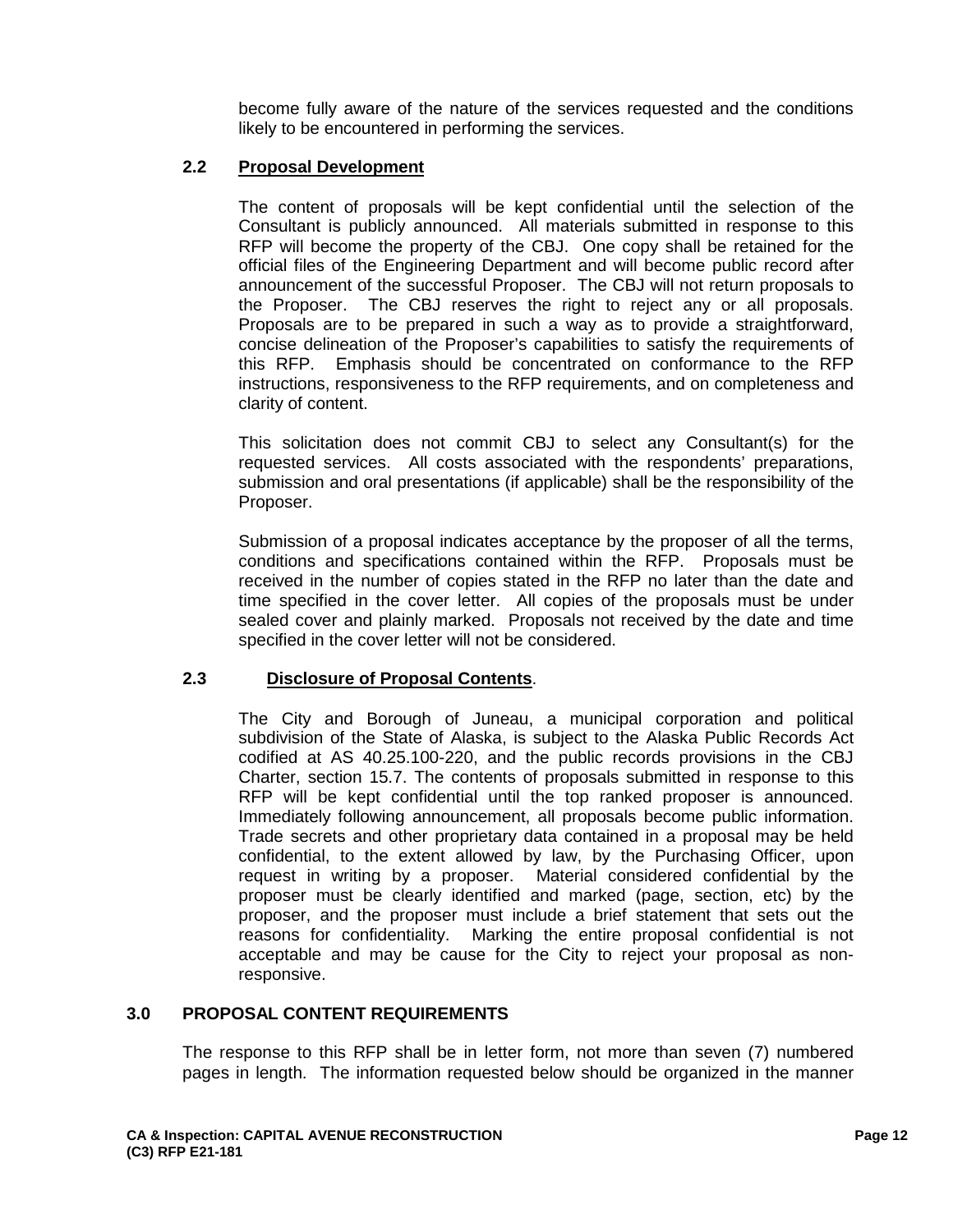specified in order to achieve a uniform review process and obtain the maximum degree of comparability for the Selection Committee.

- o Proposed Method to Accomplish the Project: Proposal shall demonstrate an understanding of the requested scope of services. Include proposed work schedule and methodology for accomplishing the project, showing insight to the specific details of the project.
- o Organization and Capacity of the Firm: Identify the consultant team proposed for this project and demonstrate their ability to perform the desired services within the established schedule. The proposal should discuss the current workload of staff proposed for the requested services.
- o Firm's Representation: The proposal shall specify readily available personnel to accomplish the desired services. Key personnel shall be named, their roles within the project clearly identified and the specific hourly rate or job class that each of the key personnel will be billed for this project. Other project commitments of key personnel shall also be identified. The level of involvement should be displayed in a way which is consistent with the scale of the project. The qualifications of personnel shall be included.
- o Firm's Experience with Similar Projects: Proposal should include a list of projects of similar scale and scope, succinctly described, that were worked on by the people proposed for this project.
- o Firm's Hourly Rates: Evaluation will include the hourly rates of pay for personnel to be used on this project. Hourly rates shall include all markups and multipliers. Include a list of reimbursable expenses typical for this type of project. Review the Standard Contract regarding allowable reimbursables.
- o Quality of the Proposal: Evaluation will include the clarity and professional quality of the document(s) submitted.
- o Licenses: Professional registration in the State of Alaska at the time of proposal submission is required (Alaska Statute 08.48.281). If a corporate license is held, the professional licensed in the State of Alaska (in order to obtain a corporate license) must be in responsible charge of the project, as well as the professional stamping the work. All survey work involving property or boundary surveys must be stamped by a Professional Land Surveyor licensed in the State of Alaska. All reports prepared by a registered professional licensed in the State of Alaska must be stamped by the registered professional. The proposal must include a statement indicating that all required corporate, all required professional occupational licenses and all other necessary licenses/certifications are currently held. License/certification numbers must be provided.
- o Acknowledge Receipt of All Addenda: Failure to acknowledge addenda may result in the proposal being considered non-responsive and subject to rejection.
- o Juneau Proposer according to SECTION 7.0.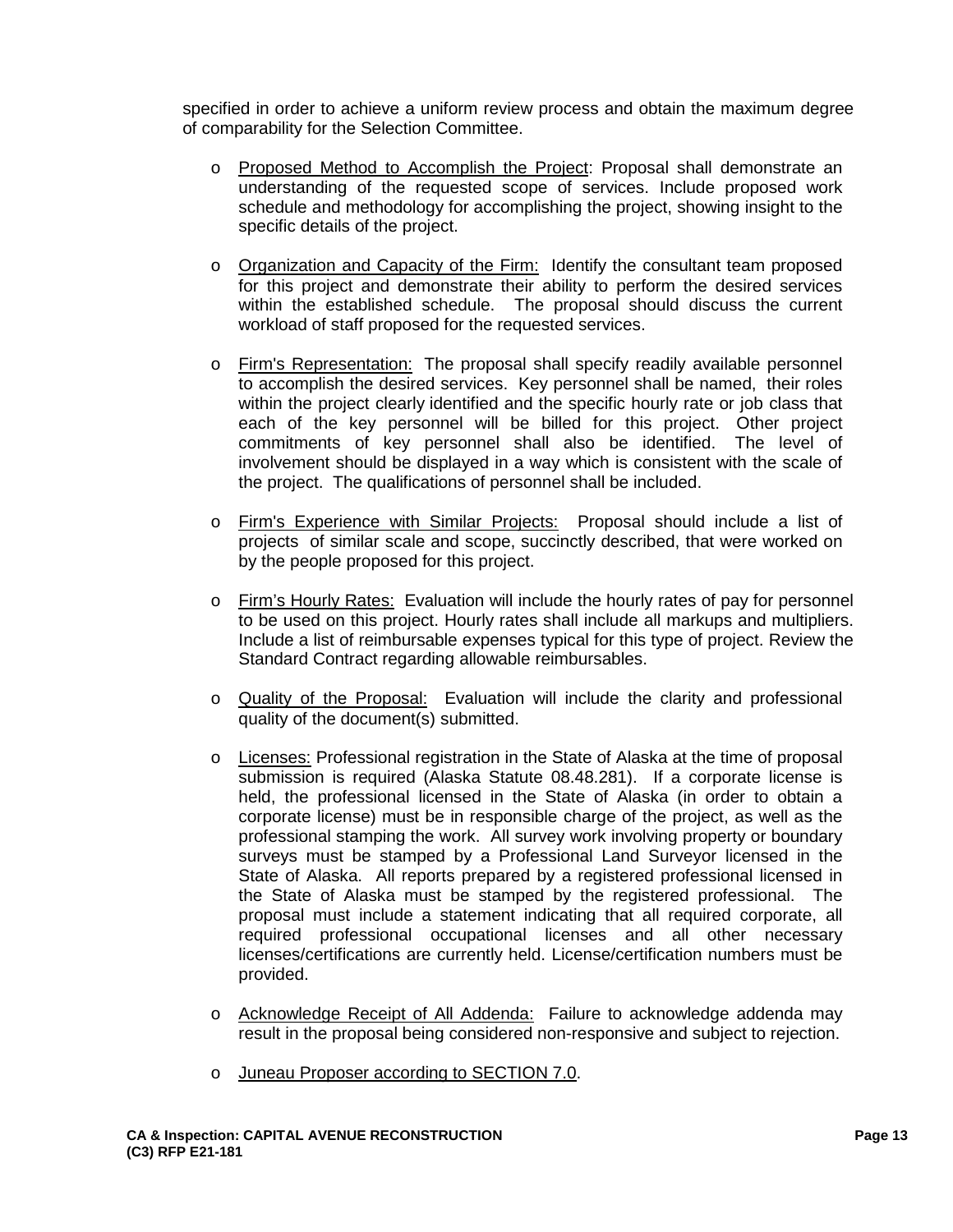o Resumes: Resumes may be attached to the proposal as appendices and will not be included in the page count for proposals. *Limit resume length to one page per person.*

## **4.0 EVALUATION OF PROPOSALS**

#### **4.1 Criteria**

Proposals will be evaluated and scored, using the criteria on the EVALUATION/RANKING page, found at the end of this document, in order to ascertain which proposal best meets the needs of the CBJ. The items to be considered during the evaluation and the associated point values are located on the EVALUATION/RANKING sheet at the end of this RFP.

#### **4.2 Evaluation Data**

The evaluation Data discussed below is presented in an effort to delineate what criteria will be used to score proposals. Please do not include a separate section in your proposal for Evaluation Data. Much of the information discussed and requested below should be included in the proposal as part of the Proposal Content Requirements discussed in SECTION 3.0 of this RFP.

#### 4.2.1 Proposed Method to Accomplish the Project (30%)

- a. 10% Proposer exhibits a complete understanding of the project and requested deliverables.
- b. 10% Proposer Identifies general or specific problems that may be encountered during Capital Avenue reconstruction and states how they intend to handle the identified situations.
- c. 10% Proposer explains how they will ensure that the inspection services they provide for this project meet CBJ's quality expectations.
- 4.2.2 Organization: Capacity of Firm and Personnel Qualifications(20%)
	- a. 10% Proposer's ability to perform services within desired schedule.
	- b. 10% Proposer's experience and performance with similar projects.
- 4.2.3 Relevant Experience and Past Record of Performance(35%)
	- a. 10% Team member personal qualifications.
	- b. 15% Team member past record of performance in a similar role as proposed.
	- c. 10% Team efficiency.

#### 4.2.4 Firm's Hourly Rates(5%)

Evaluation will be made on the proposed hourly rates of pay for personnel to be used on this project.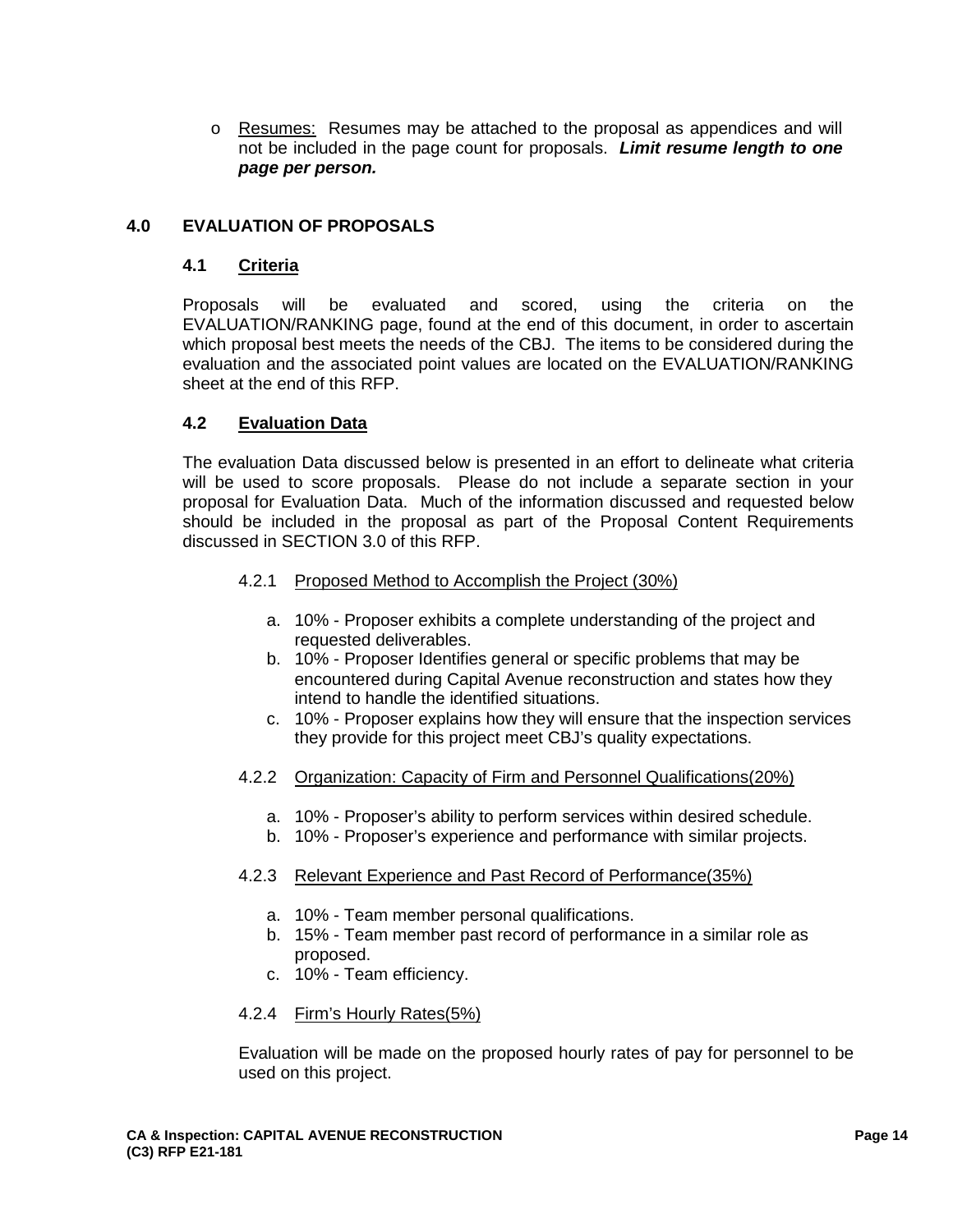# 4.2.5 Quality of the Proposal(5%)

Is proposal clear and concise? Is proposal responsive to the needs of the project? Evaluation will include the clarity and professional quality of the document(s) submitted.

#### 4.2.6 Juneau Proposer according to **SECTION 7.0 (5%)**

Prime Consultant meets Juneau Proposer requirements as stipulated in Section 7.0 – Juneau Proposer Points.

#### **4.3 Evaluation Process**

Evaluation of the proposals will be performed by a committee selected by the City and Borough of Juneau. The intent of the CBJ is to make award based on written proposals.

#### **5.0 SELECTION AND AWARD**

An evaluation committee will review, evaluate, score and rank proposals, in accordance with criteria identified below and the Evaluation/Ranking sheet located at the end of this RFP. Clarification of submitted material may be requested during the evaluation process. Interviews by telephone with top ranked Proposers may also be conducted at the discretion of the evaluation committee. If necessary, in-person interviews will be conducted. Finalists will be notified and informed of interview requirements. In the event of a tie in the ranking totals, only the raw scores of the Proposers who are tied will be totaled to determine the appropriate ranking. The successful Proposer will be invited to enter into contract negotiations with CBJ. Upon conclusion of successful negotiations and compliance with any pre-award obligations, award will be made in the form of a contract and a purchase order, if appropriate, will be sent to the Consultant. If an agreement cannot be reached during the negotiation process, the City will notify the Proposer and terminate the negotiations. Negotiations may then be conducted with the next Proposer in the order of its respective ranking.

# **6.0 INSURANCE REQUIREMENTS**

The insurance requirements for this project are specified in Attachment 1 – Sample Contract, under Appendix C.

#### **7.0 JUNEAU PROPOSER POINTS**

Juneau proposer points shall be awarded if the Proposer is determined to be a "Juneau proposer" meeting the criteria of CBJ's Purchasing Ordinance 53.50, Section 53.50.010. CBJ Ordinance 53.50 can be viewed electronically at the following internet address: [www.juneau.org/law.](http://www.juneau.org/law) *Note: The criteria for meeting Juneau Proposer requirements have changed. Please review the new requirements and contact the CBJ Engineering Department or Purchasing Division with any questions.* 

A paper copy of the CBJ Purchasing Ordinance is available upon request from the CBJ Engineering Department or Purchasing Division.

#### **8.0 PROTESTS**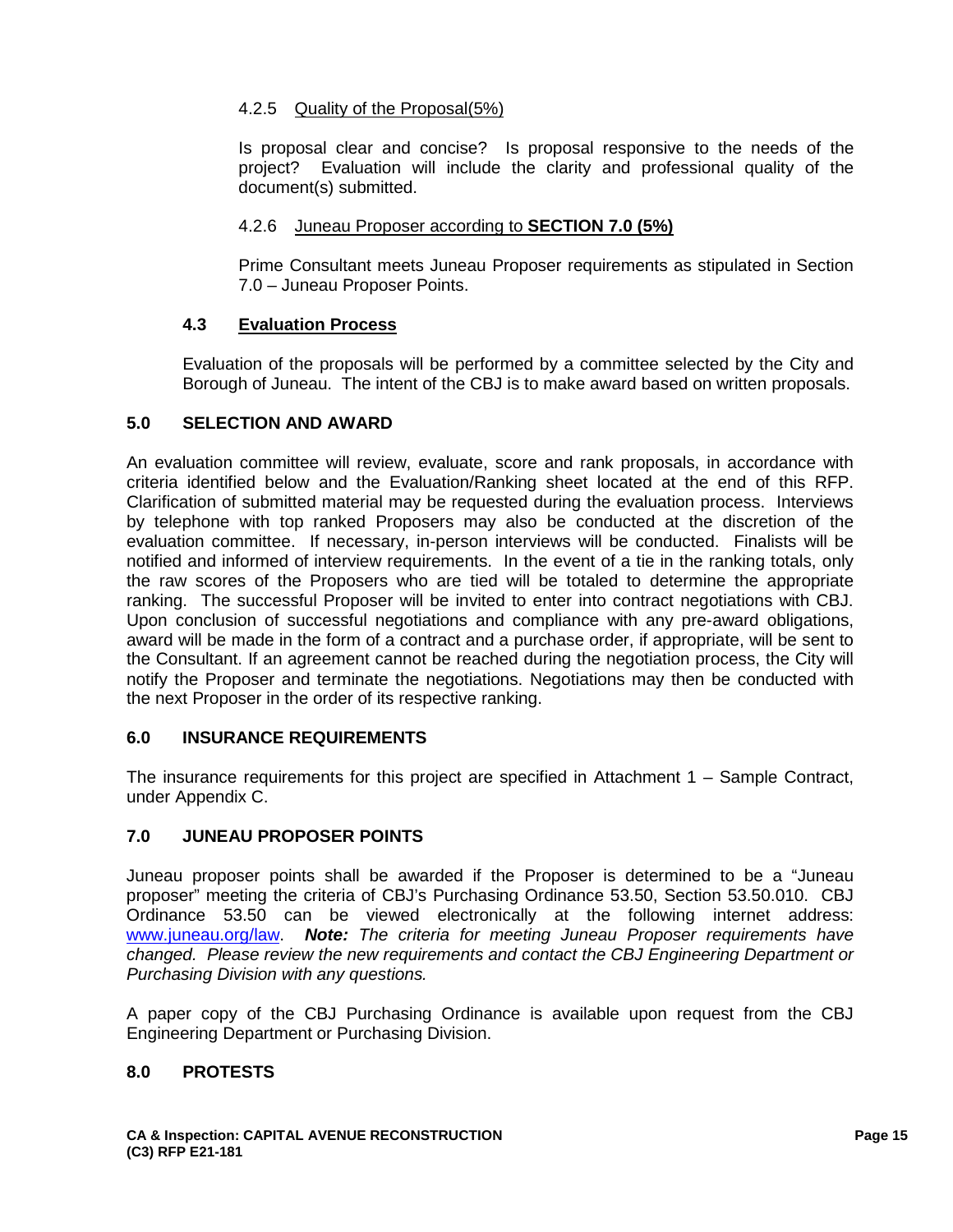The protest period begins with the posting of a notice of apparent successful proposer, in the CBJ Purchasing Division.

Protests shall be executed in accordance with CBJ Ordinance 53.50.062 PROTESTS and 53.50.080 ADMINISTRATION OF PROTEST. Copies of the ordinances describing protest procedures are available from the CBJ Purchasing Division, 155 South Seward Street, Juneau, Alaska. Questions concerning protests or protest procedures should be directed to the CBJ Purchasing Officer at 907-586-5258. CBJ Ordinance 53.50 can be viewed electronically at the following internet address: [www.juneau.org/law.](http://www.juneau.org/law)

# **9.0 CONSULTANT'S GOOD STANDING WITH CBJ FINANCE DEPARTMENT**

Consultants must be in good standing with the CBJ prior to award, and prior to any contract renewals, and in any event no later than *seven business days* following notification by the CBJ of intent to award. **Good standing** means: all amounts owed to the CBJ are current and the Consultant is not delinquent with respect to any taxes, fees, assessment, or other monies due and owed the CBJ, or a Confession of Judgment has been executed and the Consultant is in compliance with the terms of any stipulation associated with the Confession of Judgment, including being current as to any installment payments due; and Consultant is current in all CBJ reporting obligations (such as sales tax registration and reporting and business personal property declarations). Failure to meet these requirements may be cause for rejection of your proposal. To determine if your business is in good standing, or for further information, contact the CBJ Finance Department's Sales Tax Division at (907) 586-5265 for sales tax issues, Assessor's Office at (907)586-0930 for business personal property issues, or Collections Division at (907) 586-5268 for all other accounts.

#### *Note: Juneau Proposer preference (7.0) has requirements regarding a firm's good standing with the City at the time a proposal is submitted. Please review the Purchasing Code cited.*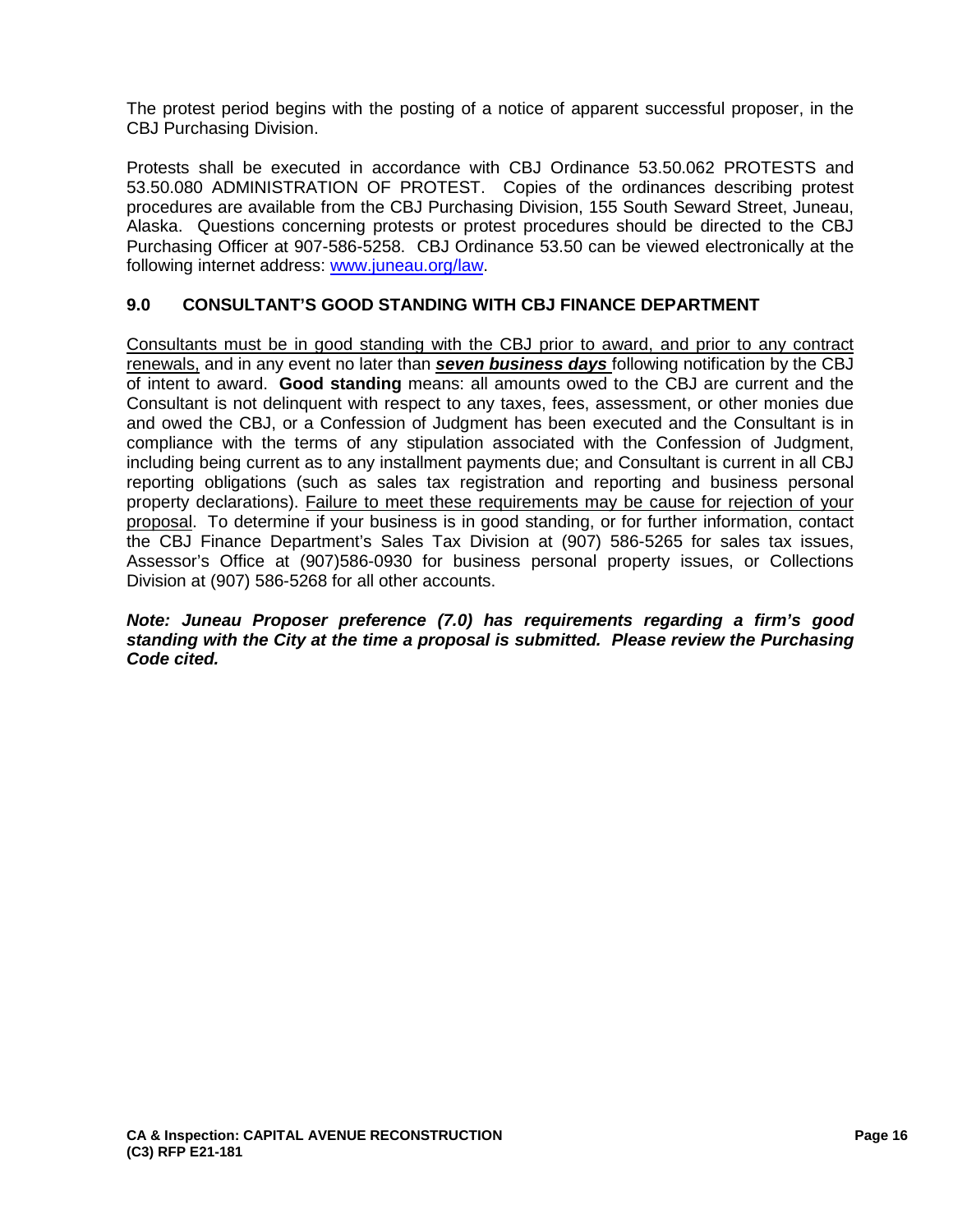|                |                                            | <b>Criteria</b> | Outstanding (10 | <b>Adequate To Good (6)</b> | Acceptable (3 or 4 | Unacceptable (0 or 1 |                  |
|----------------|--------------------------------------------|-----------------|-----------------|-----------------------------|--------------------|----------------------|------------------|
| <b>Section</b> | Criteria - Per SECTION 4.2 of RFP          | Weight          | points)         | 7 or 8 points)              | points)            | point)               | <b>Sub Total</b> |
|                | 4.2.1 Proposed Method to Accomplish the    |                 |                 |                             |                    |                      |                  |
|                | Project.                                   |                 |                 |                             |                    |                      |                  |
|                |                                            |                 |                 |                             |                    |                      |                  |
|                | a. Proposer exhibits a complete            |                 |                 |                             |                    |                      |                  |
|                | understanding of the project and           |                 |                 |                             |                    |                      |                  |
|                | requested deliverables.                    | 10              |                 |                             |                    |                      |                  |
|                | b. Proposer Identifies general or specific |                 |                 |                             |                    |                      |                  |
|                | problems that may be encountered           |                 |                 |                             |                    |                      |                  |
|                | during Capital Avenue reconstruction       |                 |                 |                             |                    |                      |                  |
|                | and states how they intend to handle       |                 |                 |                             |                    |                      |                  |
|                | the identified situations                  |                 |                 |                             |                    |                      |                  |
|                |                                            | 10              |                 |                             |                    |                      |                  |
|                |                                            |                 |                 |                             |                    |                      |                  |
|                | c. Proposer explains how they will         |                 |                 |                             |                    |                      |                  |
|                | ensure that the inspection services        |                 |                 |                             |                    |                      |                  |
|                | they provide for this project meet         |                 |                 |                             |                    |                      |                  |
|                | CBJ's quality expectations.                |                 |                 |                             |                    |                      |                  |
|                |                                            | 10              |                 |                             |                    |                      |                  |
|                | 4.2.2 Organization and Capacity of Firm    |                 |                 |                             |                    |                      |                  |
| a.             | Organization and ability to perform        |                 |                 |                             |                    |                      |                  |
|                | services within desired schedule           |                 |                 |                             |                    |                      |                  |
|                |                                            | 10              |                 |                             |                    |                      |                  |
|                | b. Proposer's experience and               |                 |                 |                             |                    |                      |                  |
|                | performance with similar projects.         | 10              |                 |                             |                    |                      |                  |
|                | 4.2.3 Relevant Experience                  |                 |                 |                             |                    |                      |                  |
| a.             | Team member/personnel                      |                 |                 |                             |                    |                      |                  |
|                | qualifications                             | 10              |                 |                             |                    |                      |                  |
|                | b. Past record of performance              | 15              |                 |                             |                    |                      |                  |
|                | c. Team efficiency.                        | 10              |                 |                             |                    |                      |                  |
|                | 4.2.4 Firms Hourly Rates                   |                 |                 |                             |                    |                      |                  |
|                |                                            | 5               |                 |                             |                    |                      |                  |
|                | 4.2.5 Quality of Proposal                  |                 |                 |                             |                    |                      |                  |
|                |                                            | 5               |                 |                             |                    |                      |                  |
|                | 4.2.6 Juneau Proposer (per Section 7.0)    |                 |                 |                             |                    |                      |                  |
|                | (must be 5% Of total points)               | 5               |                 |                             |                    |                      |                  |
|                |                                            |                 |                 |                             |                    |                      |                  |
|                | <b>GRAND TOTAL</b>                         |                 |                 |                             |                    |                      |                  |

**Scoring** 

No scores using 2, 5, 9 Maximum Score Achievable = 1,000 Juneau Proposer Points awarded by Contracts Division = 10 or 0 points Outstanding = 10 Adequate to Good =  $6, 7, 8$ Marginally Acceptable = 3 or 4 Unacceptable or Poor = 0 or 1

Rank\_\_\_\_\_\_\_\_\_\_\_\_ Date\_\_\_\_\_\_\_\_\_ Evaluator \_\_\_\_\_\_\_\_\_\_\_\_\_\_\_\_\_\_\_\_\_\_\_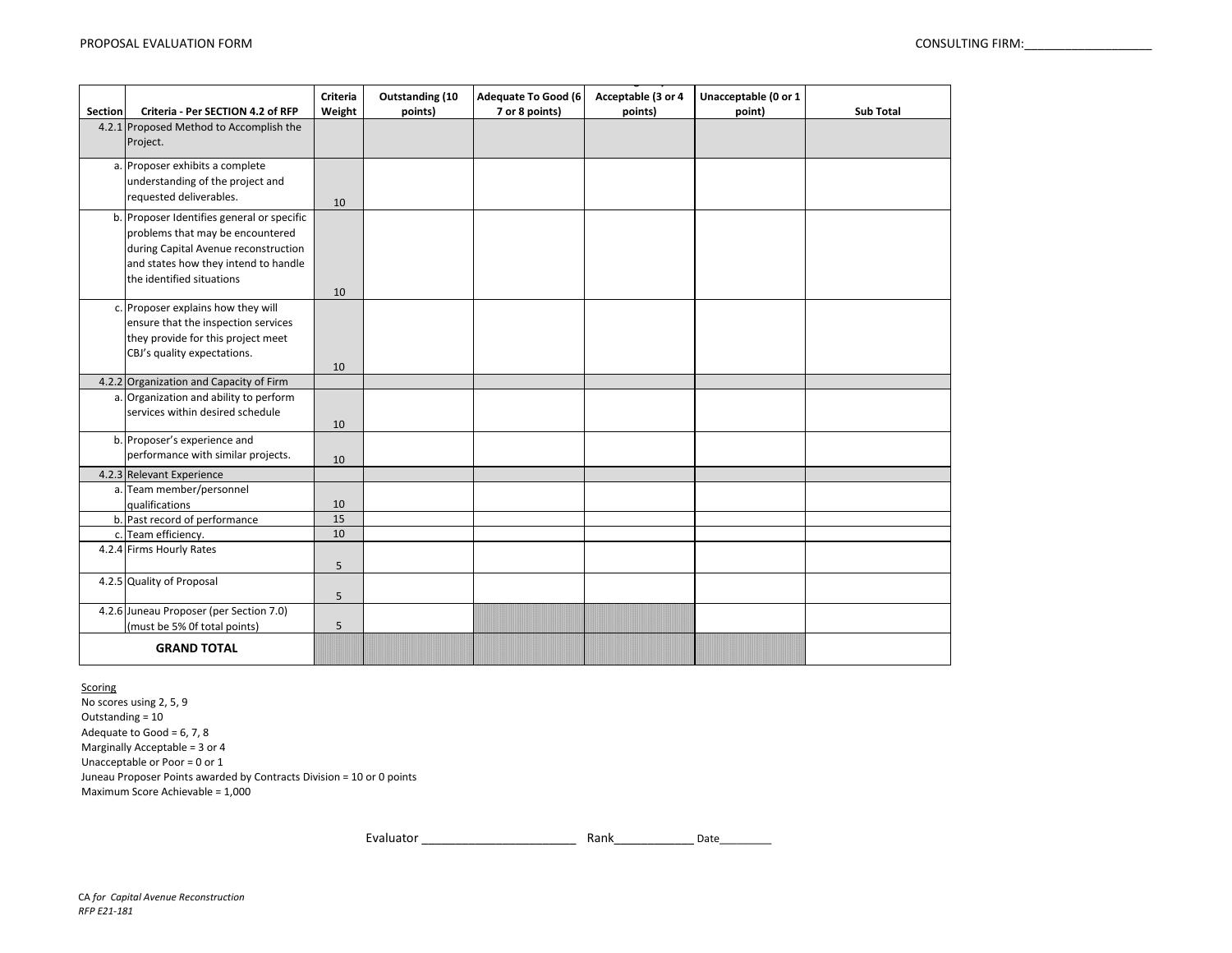

# **ATTACHMENT 1**

#### **PROFESSIONAL SERVICES CONTRACT CA & I for Capital Avenue Reconstruction Contract No. RFP E21-181**

**This Agreement** is entered into by and between the City and Borough of Juneau, Alaska<br>
("City"), and company name ("City"), and  $\frac{\text{company name}}{\text{phone and fax}}$  ("Consultant"). address is \_\_\_\_\_\_\_\_\_\_\_\_\_\_\_\_\_\_\_\_\_phone and fax

#### *Witnesseth:*

- *Whereas,* the City desires to engage the Consultant for the purpose of rendering certain professional services, and
- *Whereas*, the Consultant represents that it is in all respects licensed and qualified to perform such services;//

*Now, Therefore, the parties agree as follows:* 

**1. CONTRACTUAL RELATIONSHIP.** The parties intend that an independent Consultant/City relationship will be created by this Contract. City is interested only in the results to be achieved, and the conduct and control of the work will lie solely with the Consultant. Consultant is not considered to be an agent or employee of  $/$ City $/$  for any purpose, and the employees of consultant are not entitled to any benefits that City provides for City's employees. It is understood that the City does not agree to use the Consultant exclusively. It is further understood that the Consultant is free to contract for similar services to be performed for others while it is under contract with the City.

2. SCOPE OF SERVICE. The Consultant shall carry out in a professional and prudent manner all of the services required by the Contract. These services include  $\frac{d}{dt}$  of the services described in Appendix A. Consultant will diligently proceed with the Scope of Services, and will provide such services in a timely manner.

#### **3. PERSONNEL, EQUIPMENT, SUPPLIES, AND LICENSES.**

- (A) Except as noted in Appendix A, the Consultant represents that it has or will secure at its own expense all personnel, equipment, and supplies required in performing the services under this Contract.
- (B) All of the services required hereunder will be performed by the Consultant or under its supervision.
- (C) None of the work or services covered by this Contract shall be subcontracted without prior written approval of the Contract Administrator.
- (D) Consultant warrants that it is fully licensed under all applicable local, state, and federal laws to perform the services to be provided hereunder.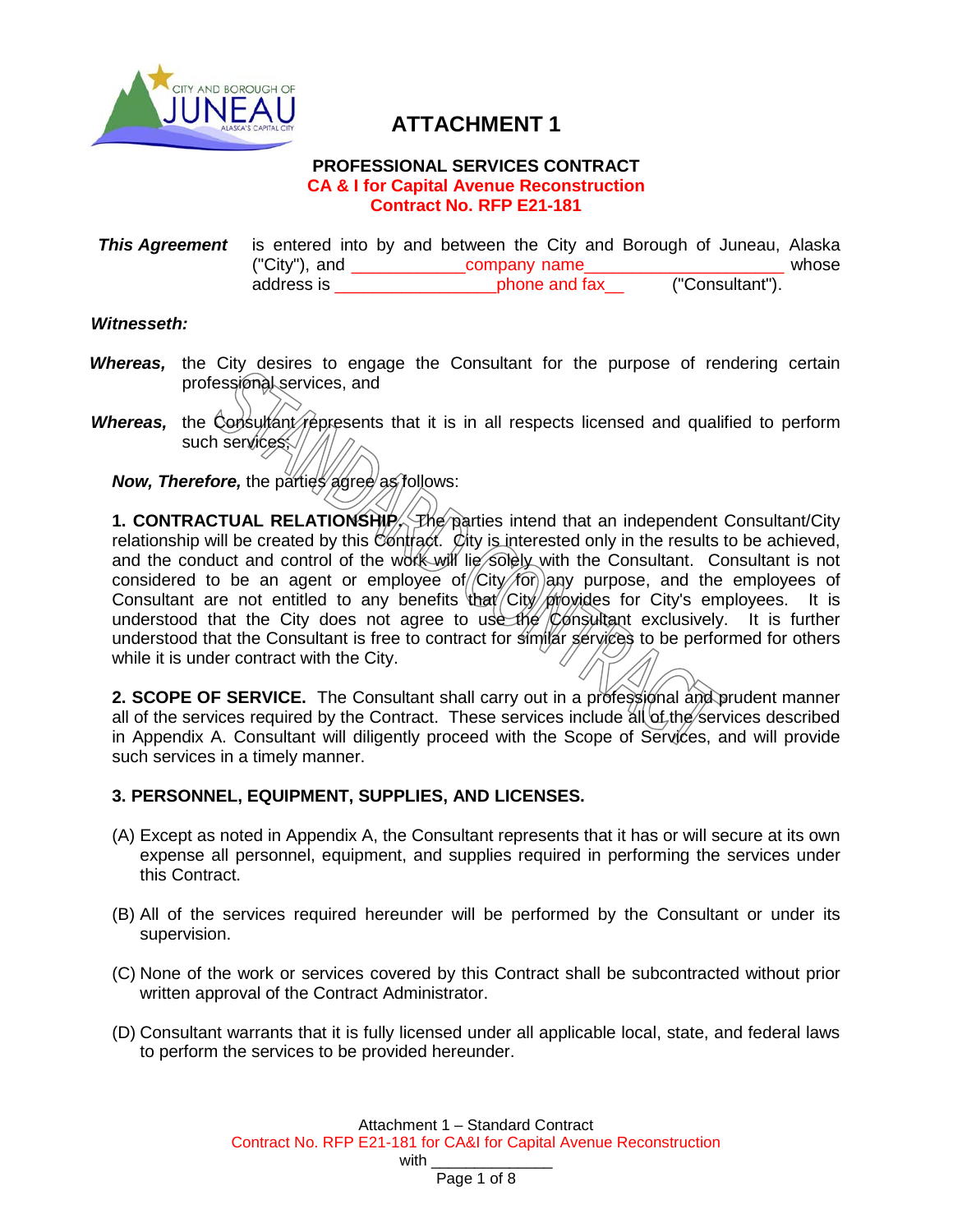**4. TIME OF PERFORMANCE.** The services of the Consultant are to commence after the execution of the Contract and issuance of Notice to Proceed and Purchase Order. All work shall be completed no later than the time specified in Appendix A. Amendment to this Contract may be made upon mutual, written agreement prior to the contract expiration date.

**5. REPORTING.** Except as authorized within Appendix A, the City's primary representative for this Contract shall be \_\_\_\_\_\_\_\_\_\_\_\_ (ad P.E. or AIA if applicable). The City Manager shall be an alternate representative. The City shall not be liable for Consultant's expenses incurred in reliance on directions received from any other municipal officer or employee. The Consultant's representative shall be  $(ad P.E. or AIA if applicable)$ .

**6. COMPENSATION.** The City agrees to pay the Consultant according to the schedule attached as Appendix B. The Consultant's estimated fee schedule is attached to Appendix B.

**7. TERMINATION OF CONTRACT FOR CAUSE.** If, through any cause, except causes beyond the control of the Consultant, the Consultant shall fail to fulfill in a timely and proper manner its obligations under this Contract; or if the Consultant shall violate any of the covenants, agreements, or stipulations of this Contract, the City shall have the right to terminate this Contract by giving written notice to the Consultant of such termination and specifying the effective date thereof, at least ten days before the effective date of such termination. In that event, all finished or unfinished documents, or other data, in whatever form, prepared by the Consultant under this Contract shall, at the option of the City, become its property, and the Consultant shall be entitled to receive just and equitable compensation for any satisfactory work completed on such documents and materials, not to exceed the Contract amount.

**8. TERMINATION FOR CONVENIENCE OF CITY.** The City may terminate this Contract at any time by giving written notice to the Consultant of such termination and specifying the effective date thereof, at least thirty days before the effective day of such termination. In that event, all finished or unfinished documents and other materials as described in paragraph 7 above shall, at the option of the City become its property, and the Consultant  $\hat{w}$   $\hat{w}$   $\hat{p}$  an amount not to exceed the sum set forth in Appendix B for work satisfactorily completed on or before the date of termination, less payments of compensation previously made.

**9. CONTRACT AGREEMENT.** All parties mutually agreed to the terms of this Contract. The Contract should not be construed in favor of or against any party. This Contract contains the entire agreement between the parties; there are no other promises, terms, conditions, or obligations other than those contained herein; and this Contract shall supersede all previous communications, representations or agreements, either oral or written, between the parties.

**10. CHANGES.** The City may, from time to time, require changes in the scope of services to be performed under this Contract. Such changes, including any increase or decrease in the amount of the Consultant's compensation, must be mutually agreed upon in writing before they will be regarded as part of this Contract.

**11. EQUAL EMPLOYMENT OPPORTUNITY.** The Consultant will not discriminate against any employee or applicant for employment because of race, color, religion, sex, or national origin.

Attachment 1 – Standard Contract **12. CONFLICTS OF INTEREST.** Consultant agrees that no employee of the City who has exercised or will exercise any authority over the specifications, procurement, supervision or payment for this Contract, and no member of the employee's immediate family, has had or will have any direct or indirect financial interest in this Contract. If the Consultant learns of any such

Contract No. RFP E21-181 for CA&I for Capital Avenue Reconstruction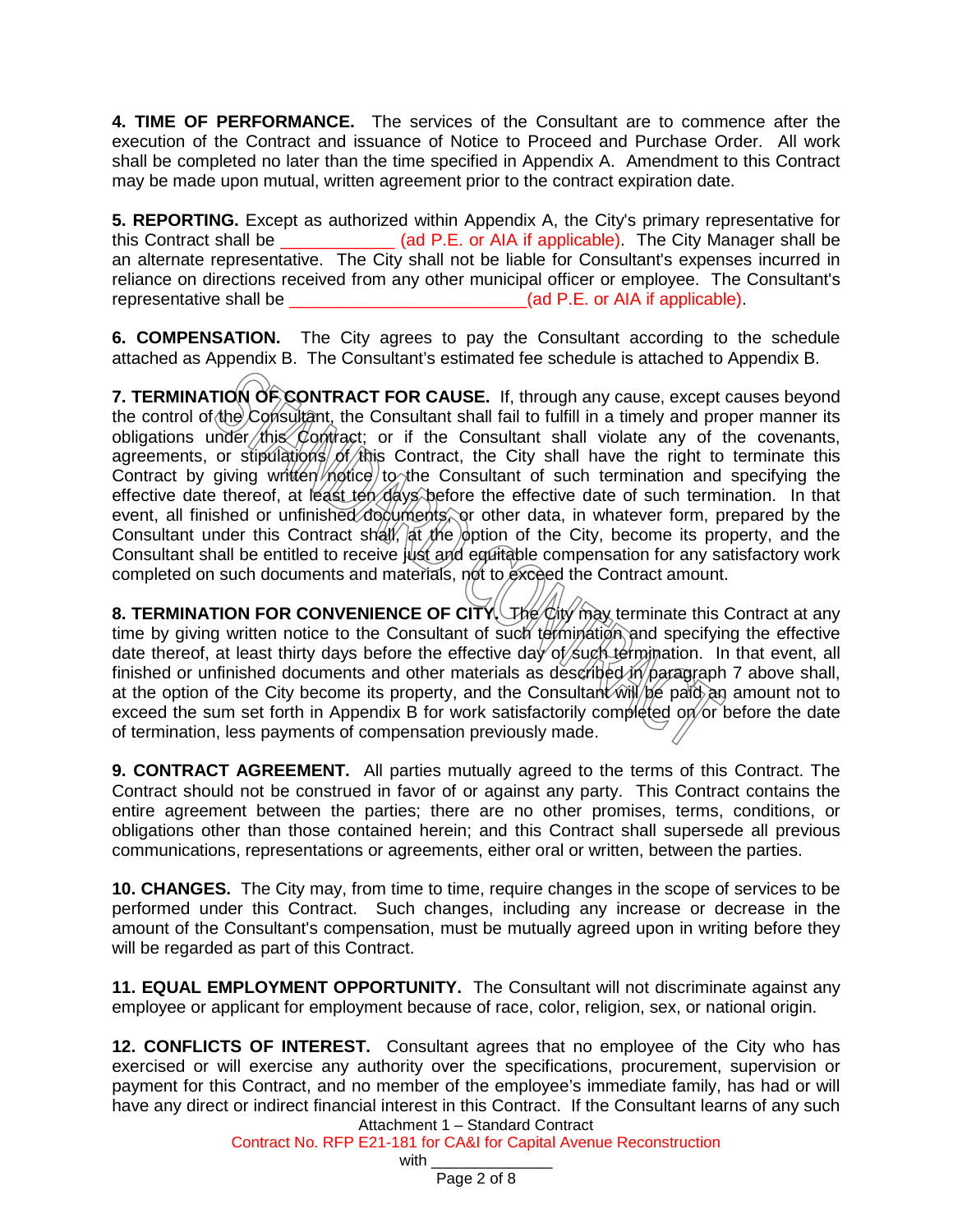interest, the Consultant shall without delay inform the City Attorney or one of the officers specified in Paragraph 5.

**13. ETHICS.** Consultant shall discharge its duties fairly, impartially and maintain a standard of conduct that competently serves the City and the interests of the City. Consultant shall at all times exercise unbiased judgment when performing its duties under this contract.

**14. PUBLIC RELATIONS.** Consultant shall issue press releases, respond to press inquiries, make public speeches, appear on broadcast media or otherwise engage in public relations regarding the project only with the specific approval of the CBJ Project Manager.

**15. ELECTED OFFICIALS.** The Consultant shall respond to project-related inquiries from elected officials by providing impartial, factual information, but shall not initiate contact or attempt to persuade an elected official to agree with any viewpoint or to take any official action. The Consultant will promptly notify the Project manager of any request by an elected official for project-related information?

16. ASSIGNABILITY. The Consultant shall not assign any interest in this Contract and shall not transfer any interest in the same without the prior written consent of the City; however, claims for money due or to become due to the Consultant from the City under this Contract may be assigned to a bank, trust company, or other financial institution without approval. Notice of any such assignment or transfer shall be *furnished* promptly to the City.

**17. FINDINGS CONFIDENTIAL.** Any information given to or prepared by the Consultant under this Contract which the City requests to be kept as confidential shall not be made available to any individual or organization by the Consultant without the prior written approval of the City.

**18. IDENTIFICATION OF DOCUMENTS.** All reports, maps, and other documents completed as a part of this Contract, other than documents exclusively for internal use within the City, shall carry a City notation or logo as directed by the City.

**19. PUBLICATION, REPRODUCTION, AND USE OF MATERIALS.** No services, information, computer program elements, reports or other deliverables which may have a potential patent or copyright value produced in whole or in part under this Contract shall be subject to copyright in the United States or any other country.

If a copyright applies by law to the work produced under this Contract, that copyright will either be signed over to the City or the City will be given unrestricted license to the copyright. The City shall have unrestricted license to publish, disclose, distribute, and otherwise use, in whole or in part, any reports, data, or other materials prepared under this Contract. If this Contract includes architectural and/or engineering design services, any use of the design features or details produced under this Contract on other City facilities will be at the City's risk.

**20. RECORDS.** During performance and after termination of this Contract, each party shall make available to the other party for inspection and copying, all records, whether external or internal, having any relevance to this Contract.

**21. INSURANCE REQUIREMENTS.** Consultant has secured and agrees to keep and maintain in full force and effect, at its own expense, the insurance approved by CBJ Risk Management as outlined in Appendix C. At least 30 days prior to the cancellation, non-renewal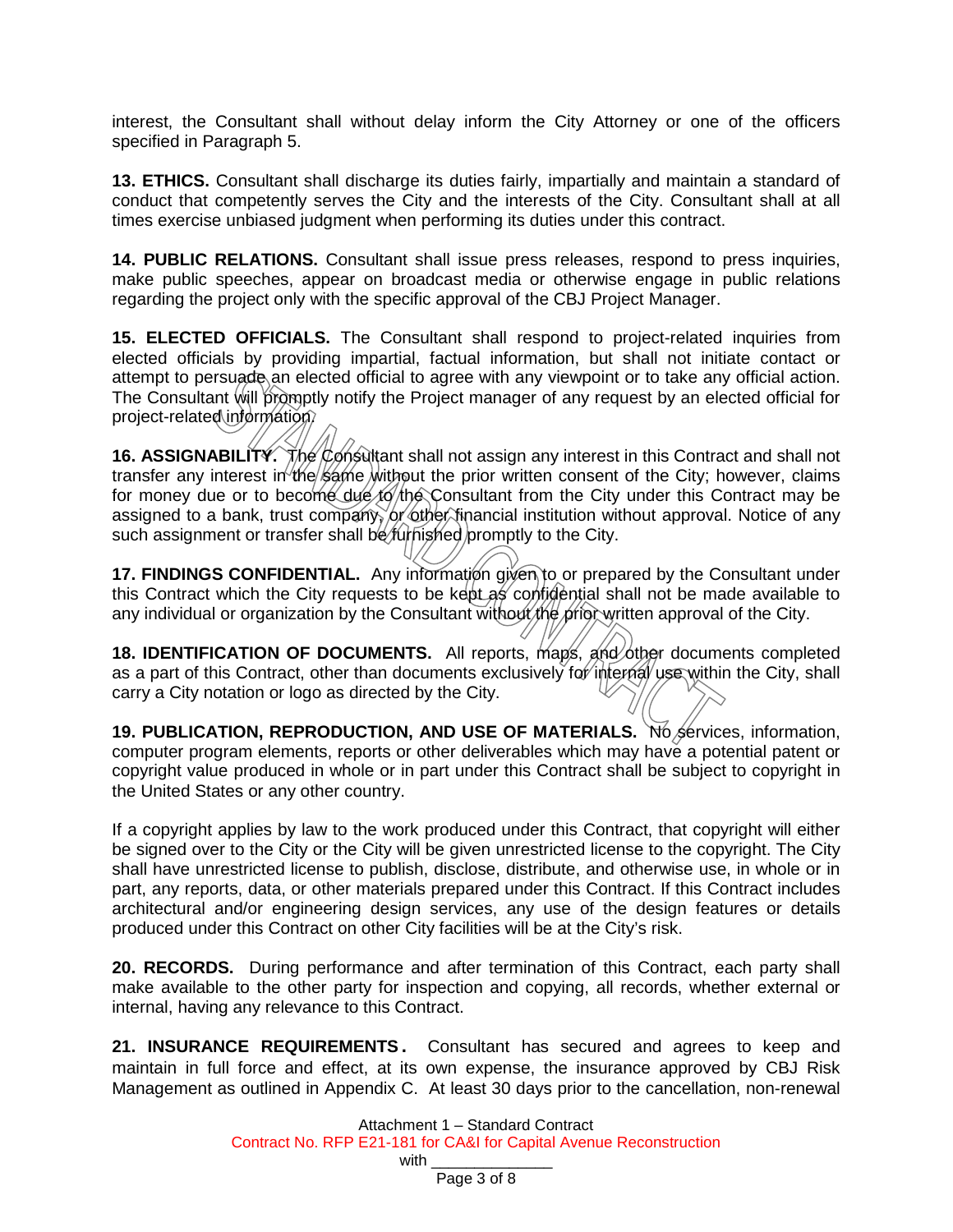or reduction in the amount of coverage, Consultant shall provide written notice to the CBJ's Risk Management. The Consultant's insurance shall be primary and any insurance maintained by the CBJ shall be non-contributory. If the Consultant maintains higher limits than shown below, the CBJ shall be entitled to coverage for the higher limits maintained by the Consultant.

**22. INDEMNIFICATION AND HOLD HARMLESS.** The Consultant agrees to defend, indemnify, and hold harmless CBJ, its employees, and authorized representatives, with respect to any action, claim, or lawsuit arising out of or related to the Consultant's negligent performance of this contract without limitation as to the amount of fees, and without limitation as to any damages, cost or expense resulting from settlement, judgment, or verdict, and includes the award of any attorney's fees even if in excess of Alaska Civil Rule 82. This indemnification agreement applies to the fullest extent permitted by law, meaning that if there is a claim of, or liability for, a joint act, error, or omission of the consultant and the CBJ, the indemnification, defense, and hold harmless obligation of this provision shall be apportioned on a comparative fault basis. This agreement is in full force and effect whenever and wherever any action, claim, or lawsuit is  $\oint$ nitiated, filed, or otherwise brought against CBJ relating to this contract. The obligations of Consultant arise immediately upon actual or constructive notice of any action, claim, or lawsuit. CBJ shall notify Consultant in a timely manner of the need for indemnification, but such notice is not a condition precedent to Consultant's obligations and may be waived where the Consultant has actual notice.

**23. CHOICE OF LAW; JURISDICTION. This Contract shall be governed by the laws of the** State of Alaska. Jurisdiction shall be in the State of Alaska, First Judicial District.

**24. SUCCESSORS.** This Contract shall be binding upon the successors and assigns of the parties.

**25. PRECEDENCE OF DOCUMENTS.** In the event of a conflict between the provisions of this document and its appendices, the order of precedence shall be this document, Appendix A, Appendix B and Appendix C.

In Witness Whereof the parties have affixed their signatures the date first above set out:

| <b>CITY AND BOROUGH OF JUNEAU</b> |                                                      |             |
|-----------------------------------|------------------------------------------------------|-------------|
|                                   | <b>Duncan Rorie Watt</b><br>City and Borough Manager | Date        |
| <b>Company name</b>               |                                                      |             |
|                                   | <b>Name</b><br>Rank<br>email                         | <b>Date</b> |
| Approved as to content:           |                                                      |             |
|                                   | <b>Greg Smith</b><br><b>Contract Administrator</b>   | Date        |
| CIP Coding: ______                |                                                      |             |
|                                   |                                                      |             |

Attachment 1 – Standard Contract Contract No. RFP E21-181 for CA&I for Capital Avenue Reconstruction with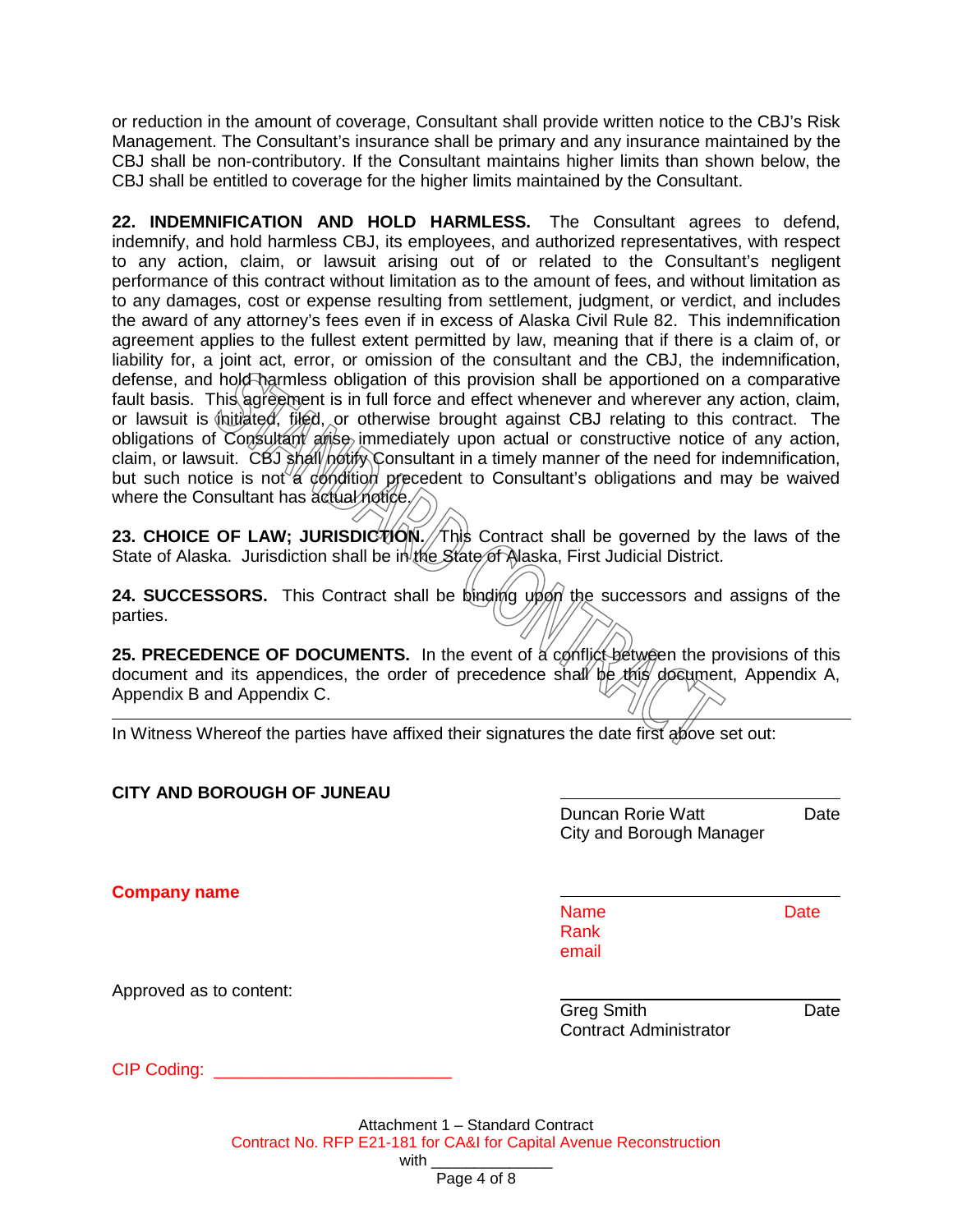#### **APPENDIX A: SCOPE OF SERVICES CA& I for CAPITAL AVENUE RECONSTRUCTION Contract No. RFP E21-181**

See Scope of Services in RFP.

**PERSONNEL:** The Consultant's primary personnel for this work will be:

| The completion date for this project is _                               |  |
|-------------------------------------------------------------------------|--|
|                                                                         |  |
| This contract expires on<br>, unless an amendment changing this date is |  |
| fully executed prior to $\sqrt{2}$                                      |  |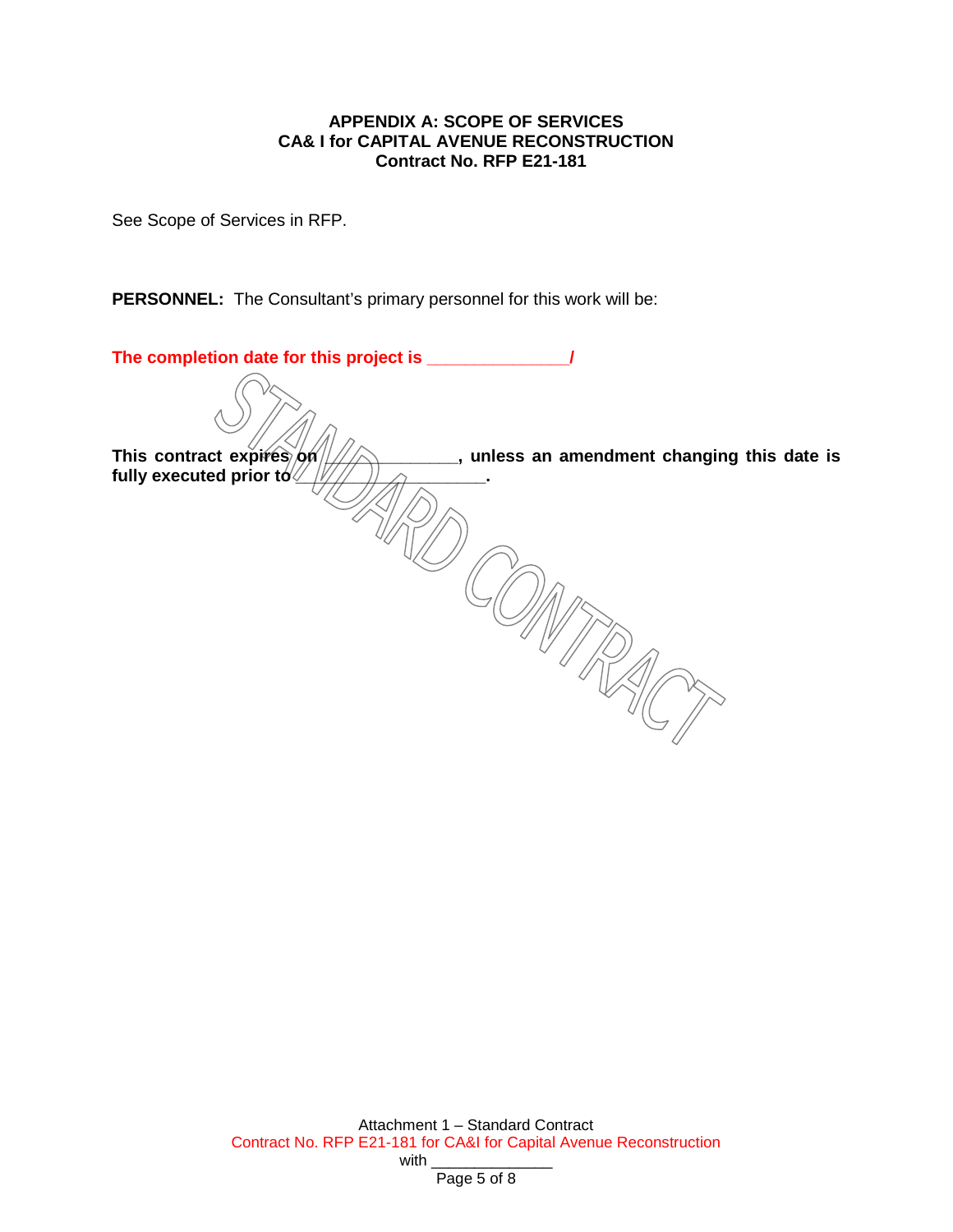#### **APPENDIX B: COMPENSATION CA& I for CAPITAL AVENUE RECONSTRUCTION Contract No. RFP E21-181**

#### *Amount of Payment*

#### **Lump Sum**

Consultant shall be compensated a lump sum amount of  $\$\$  for satisfactory performance of all [or specific services] services described in this contract.

#### **Time and Materials**

Consultant shall be compensated based on time and materials, a not-to-exceed amount of  $\frac{1}{2}$ for satisfactory performance of services described in this contract.

Hourly rates shall remain the same for the life of this contract including all amendments, unless the Consultant requests/a/rate increase. Hourly rate increases may be negotiated on a yearly basis and shall not exceed the percentage increase of the Anchorage Consumer Price Index.

The total Contract amount shall be \$

# *Method of Payment*

Monthly Payable within 30 days of receipt of an involce approved by the project manager and progress report stating the amount of services completed.

#### *Consultant Invoice Requirements*

- $\triangleright$  Itemized invoices must be submitted that indicate the services performed.
- $\triangleright$  Invoices for this contract must be submitted separately from invoices for services performed under any other contract(s).
- $\triangleright$  Invoices must include the CBJ Contract Number and Purchase Order numbers.

#### *Compensation Based on Time and Materials*

If compensation is based on time and materials, the following shall apply:

Compensation shall be computed based on the hourly billing rates, approved by the CBJ Project Manager, times the actual number of hours spent in the performance of services. The hourly billing rate for each employee is the amount to be paid to the Consultant, and is full compensation for all salary, benefits, taxes, overhead and profit. There shall be no additional compensation for overtime, weekend, or holiday work.

Compensation for subconsultants shall be equal to the amounts actually paid to sub-consultants hereunder plus a negotiated mark-up percentage.

Attachment 1 – Standard Contract Compensation for expenses shall be an amount equal to reimbursable expenses approved in advance by the CBJ Project Manager, necessary and reasonably incurred and actually paid by

Contract No. RFP E21-181 for CA&I for Capital Avenue Reconstruction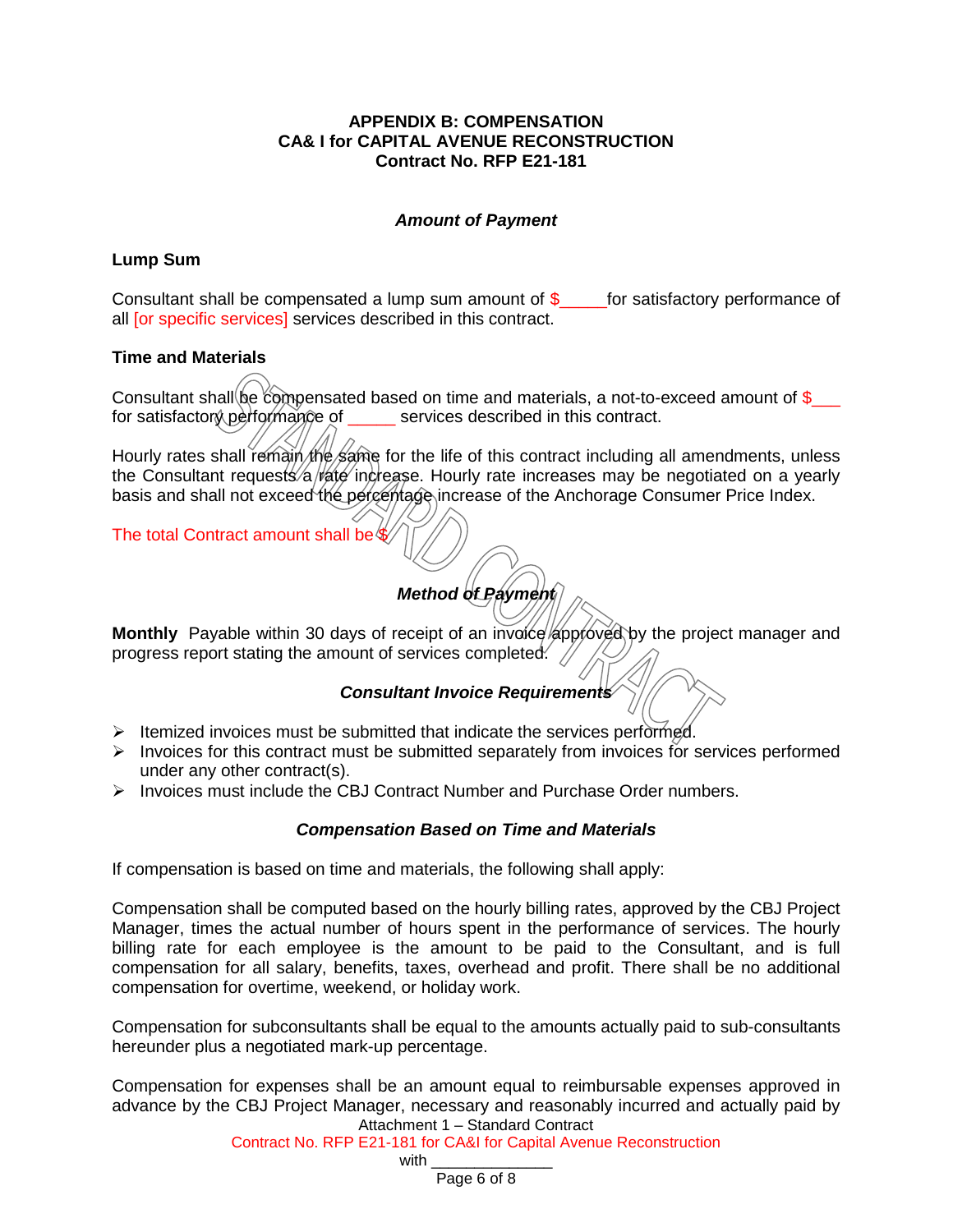the Consultant in the performance of the services hereunder. No markup allowance is allowed. Reimbursable expenses are expenses that are unique to the performance of the services under the Contract and generally contemplate the purchase of outside ancillary services, such as mailing and delivery charges for submittal of drawings, specifications and reports, long distance telephone calls, rentals of equipment, travel and local transportation, meals and lodging on overnight trips.

Reimbursable expenses do not include expenses that are usually and customarily included as part of the Consultant's overhead. For the purposes of this Agreement reimbursable expenses do not include amounts for typing, utilization of computer systems, computer aided design and drafting (CADD), cameras, recording or measuring devices, flashlights and other small, portable equipment, safety supplies, phones, telephone calls, electronic messaging including FAX, Telex and telegrams, or expendable office supplies. Unless otherwise indicated, required insurance is not a reimbursable expense.

The Consultant shall obtain the CBJ Project Manager's written approval prior to making expenditures for reimbursable expenses in excess of \$500 per specific expenditure and for all overnight trips which are reimbursable expenditures as set forth above. The Consultant shall substantiate all billings for reimbursable expenses in excess of \$25 with receipted bills and provide said receipts with the appropriate billing.

The Consultant shall keep, and cause any sub-consultants to keep, daily records of the time spent in the performance of services hereunder by all persons whose billing rates will be the basis for compensation as well as records and receipts of reimbursable expenditures hereunder. Failure to do so shall be a conclusive *waiver* of any right to compensation for such services or expenses as are otherwise compensable hereunder.

The CBJ shall have the right to inspect all records of the Consultant, and of any subconsultants, pertaining to this project. Records shall be maintained by the Consultant and subconsultants for a period of three years after completion of services.

When travel is necessary as part of the professional services to be provided, the following shall be followed:

- ♦ Airline tickets should be purchased at the 14 day advanced purchase price. The CBJ will not pay for First Class travel. Any deviation shall be approved in writing in advance by the CBJ Project Manager.
- ♦ Per diem meal allowance shall be: \$60.00 (\$12.00 for breakfast, \$16.00 for lunch and \$32.00 for dinner).
- ♦ The Consultant shall stay at the hotel with a daily rate not to exceed \$150.00.
- ♦ Travel agent fees, tips, alcohol or bar tabs shall not be paid by the CBJ.
- ♦ Car rental, parking, and taxi fees shall be reasonable and not excessive. This reimbursement is for services in Juneau only. Parking fees, etc. outside of Juneau will not be reimbursed.